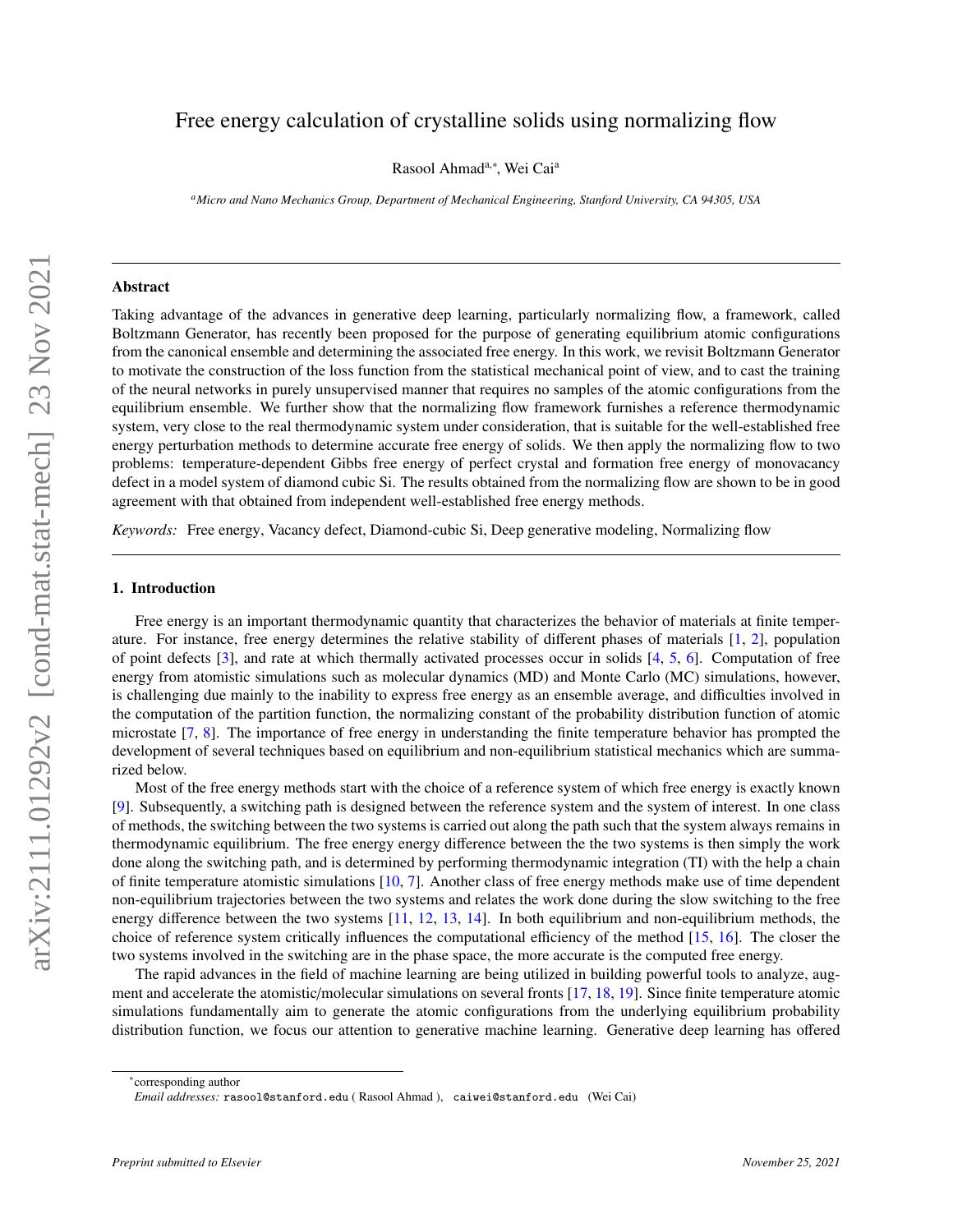powerful techniques to learn the underlying probability distribution of objects such as images, and subsequently generate samples from the learned distribution. Generative Adversarial Networks (GANs) [\[20\]](#page-14-14) have gained prominence in generative modeling due to its remarkable ability to generate life-like fake images of imaginary human beings and other objects. GANs, however, does not provide access to explicit probability density of objects being generated and thus limiting the application of GANs in situations where probability density of generated samples are required. Normalizing flow [\[21\]](#page-14-15), on the other hand, is another rapidly growing generative modeling framework which applies a parametric bijective transformation to a simple base distribution, for example Gaussian distribution, in order to variationally approach the target probability distribution. The normalizing flow framework is quite flexible in that it seeks to closely approximate the probability distribution function of a given set of data, generate new samples from the learned probability distribution function, and provide an associated probability density to each generated sample [\[22,](#page-14-16) [23\]](#page-14-17). In spite of some limitations regarding expressivity, normalizing flow can have a significant impact on the way atomic configurations are generated during atomistic simulations, and free energy is determined.

For instance, Noé et al  $[24]$  $[24]$  introduce the Boltzmann generator, an algorithm based on normalizing flow, that is capable of drawing equilibrium atomic microstates and compute the free energy difference associated with different configurations of molecules and condensed matter systems under the canonical (*NVT*) conditions. Flow based models have further found numerous applications in solving physics problems: Albergo et al [\[25\]](#page-14-19) generate samples from a probability distribution in field theories; Nicoli et al [\[26\]](#page-14-20) employ normalizing flow for asymptotically unbiased estimation of physical observables; Muller et al [\[27\]](#page-15-0) compute Monte Carlo integration utilizing normalizing flow; Xie et al [\[28\]](#page-15-1) study interacting fermions at finite temperature; Li and Wang [\[29\]](#page-15-2) employ normalizing flow to construct a hierachical renormalization group approach to identify independent collective variables. Application of normalized flow based algorithms to computing absolute free energy of real solid systems and systematic comparison with the existing methods has, however, to the authors' best knowledge, not been fully explored.

The present study, building on the work of Noé et al  $[24]$  $[24]$ , primarily focuses on to demonstrating that normalizing flow can be employed to compute absolute free energy of solids with the same level of accuracy as that obtained from widely used free energy methods. In particular, we use diamond-cubic Si crystal as our model solid system to compute its Gibbs free energy at temperatures ranging from 1600 to 2000 K and compare it with the adiabatic switching method. We, additionally, consider the formation free energy of monovacancy in diamond-cubic Si at temperatures ranging from 0 to 300 K. The normalizing flow values for both cases are shown to agree quite well with other well-established free energy methods.

In this work, normalizing flow is used to learn the distribution of atomic displacement from a fixed atomic structure that is essentially the metastable structure corresponding to the local minima of the potential energy surface. Normalizing flow is shown to provide a good reference system to be used in well-established free energy perturbation methods that remove any bias originating from the practical limitation on the available computational resources. To mitigate the difficulties arising from the uncontrolled motion of the center of mass of the crystal due to the translation invariance of the potential energy function, we introduce an additional harmonic potential energy term for the center of mass motion in the potential energy function. The final free energy is then obtained by subtracting the contribution of the center of mass motion. Another interesting feature of normalizing flow as employed in this work is that the training of normalizing flow proceeds in a purely unsupervised manner in the sense that it does not require a set of atomic structures drawn from the equilibrium ensemble as examples to learn from. Thus, in the terminology of Noe´ et al [\[24\]](#page-14-18), the training is performed only by energy, and not by example. The data for training are generated from the base distribution which are potentially limitless in principle, and mitigate the concern of overfitting.

The rest of the manuscript is arranged in the following manner. Section [2](#page-1-0) briefly describes free energy perturbation method that inspires various practical free energy methods. Next, the basic working of normalizing flow and the use of variational free energy as the loss function for training are presented in Section [3.](#page-3-0) Section [4](#page-5-0) provides details on how the transformed distribution obtained from normalizing flow can be used as the reference system in free energy perturbation methods. Section [5](#page-6-0) presents an application of normalizing flow to diamond cubic Si with information about computational methods and relevant parameters. Finally, Section [6](#page-10-0) recapitulates important points and discusses various potential extensions, modifications, and future applications of normalizing flow.

### <span id="page-1-0"></span>2. Free energy perturbation method

In this section, we present the basic concepts involved in free energy perturbation method following Zwanzig [\[30\]](#page-15-3). We mainly focus our discussion on the canonical (*NVT*) ensemble in which the number of atoms *N*, volume *V*, and temperature *T* are kept fixed. Helmholtz free energy is the relevant free energy in the canonical ensemble, and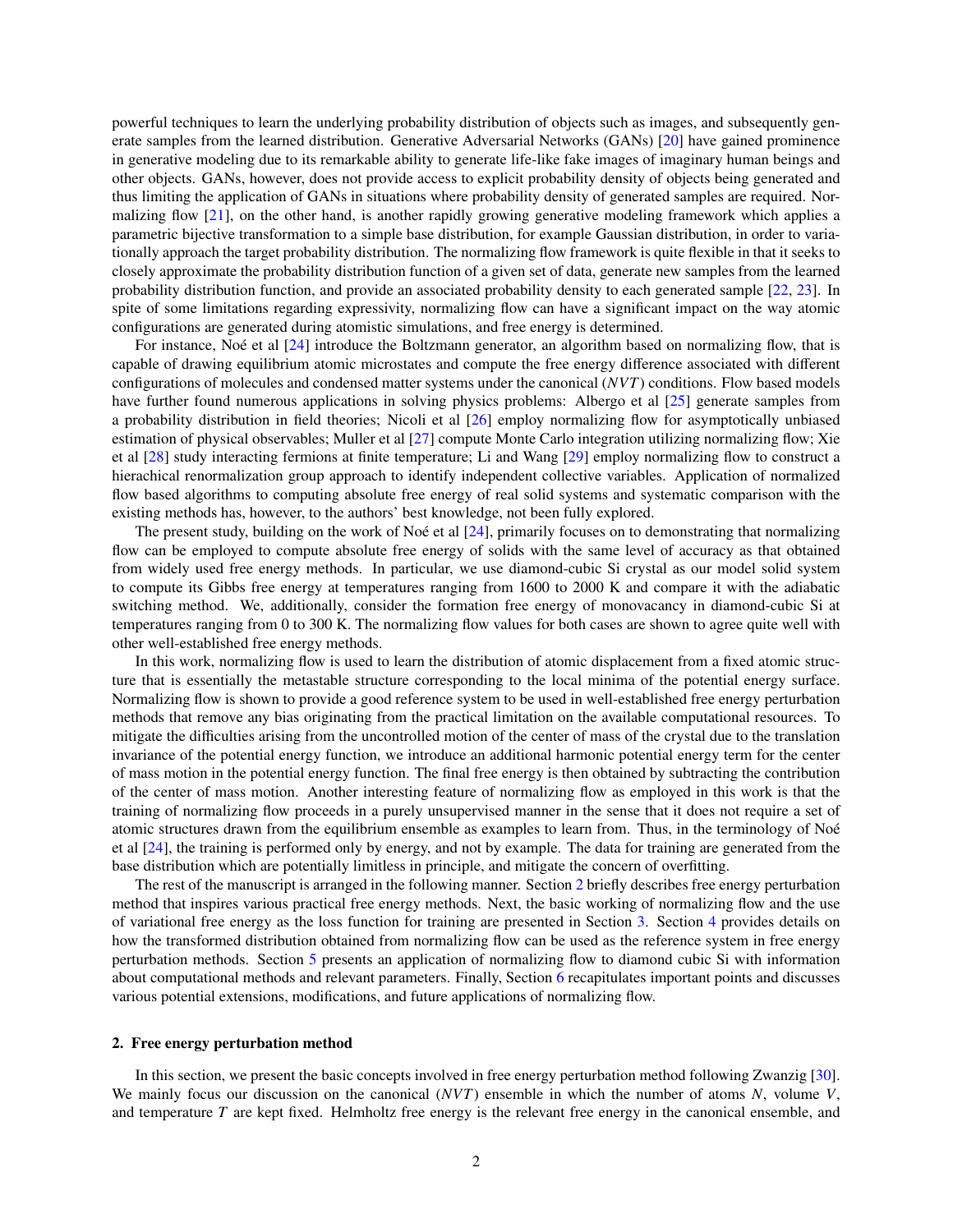hereafter the free energy should be understood as referring to the Helmholtz free energy. The canonical ensemble is characterized by the Boltzmann distribution of atomic microstates/configuration, i.e. the joint probability distribution of 3*N* dimensional vector of atomic positions  $x$  and 3*N* dimensional momentum vector  $p$  is given by

<span id="page-2-0"></span>
$$
\mu(x, p) = \underbrace{\frac{1}{Z_X} \exp\left(-\frac{U(x)}{k_B T}\right)}_{\mu_x(x)} \underbrace{\frac{1}{Z_P} \exp\left(-\frac{|p|^2}{2k_B m T}\right)}_{\mu_p(p)},
$$
\n(1)

where  $U(x)$  is the potential energy function of the atomic system; *m* is the atomic mass; *T* is the absolute temperature;  $k_B$  is the Boltzmann constant.  $Z_x \equiv \int dx \exp(-U(x)/k_B T)$  and  $Z_P \equiv \int dp \exp(-|p|^2/2k_B mT)$  are the normalizing<br>constants associated with probability distribution functions  $\mu(x)$  and  $\mu(p)$  and also known as respectively the constants associated with probability distribution functions  $\mu_x(x)$  and  $\mu_p(p)$ , and also known as, respectively, the configurational and momentum partition functions.

The main difficulty in computing free energy originates from the fact that the free energy *F* of a system at *T* depends on the partition function *Z* which involves a summation/integration over all possible atomic configurations compatible with the system under investigation, i.e.

$$
F = -k_B T \ln \frac{Z_X Z_P}{h^{3N}} = -k_B T \ln \left[ \frac{1}{h^{3N}} \int dx dp \exp \left( -\frac{U(x) + \frac{p^2}{2m}}{k_B T} \right) \right],
$$
 (2)

where *h* is Planck's constant. The integral is taken over all allowable values of coordinates *x* and momentums *p* belonging to the state. Because of the high dimensionality (number of atoms) of the system, a naive approach of evaluating the integral in Equation [\(2\)](#page-2-0) by enumerating the microstates is highly impractical.

We can further divide the expression of free energy into configurational and momentum contributions as

<span id="page-2-1"></span>
$$
F = -k_B T \ln \int dx \exp\left(-\frac{U(x)}{k_B T}\right) - k_B T \ln \int dp \exp\left(-\frac{p^2}{2mk_B T}\right) + 3Nk_B T \ln h,
$$
  
= 
$$
-k_B T \ln \int dx \exp\left(-\frac{U(x)}{k_B T}\right) - \frac{3Nk_B T}{2} \ln 2\pi mk_B T + 3Nk_B T \ln h.
$$
  
Configurational free energy(*F<sub>x</sub>*)  
momentum free energy(*F<sub>p</sub>*) (3)

where the momentum contribution  $(F_P)$  to the free energy is exactly determined by making use of the Gaussian integral. The configurational free energy  $F_X = -k_B T \ln Z_X$  requires the detailed knowledge of the atomic interactions and the allowed atomic coordinates for the state we are interested in, and is much more difficult to determine. Another expression for the configurational free energy, which will be useful later, is

<span id="page-2-3"></span>
$$
F_X = \mathbb{E}_{x \sim \mu_x(x)} \left[ \underbrace{U(x)}_{\text{energy contribution}} + \underbrace{k_B T \ln \mu_x(x)}_{\text{entropy contribution}} \right],
$$
 (4)

where  $\mathbb{E}_{x\sim\mu_{x}(x)}[\cdot]$  is the expectation value over random variable *x* with probability distribution function  $\mu_{x}(x)$ . Out of the two contributions (potential energy and entropy) to the free energy, computation of entropy from atomistic simulation is not straightforward and requires resorting to specialized techniques as discussed below. Computation of this configurational free energy is the main focus of this work.

The calculation of  $F_X$  through atomistic simulations can be rendered tractable by using the free energy perturbation technique that provides the foundation for widely used equilibrium and non equilibrium free energy methods. We start with a reference state, having a potential energy function  $U^0(x)$ , of which the configurational free energy  $F_x^0$  is exactly known

$$
F_X^0 = -k_B T \ln Z_X^0 = -k_B T \ln \int dx \exp\left(-\frac{U^0(x)}{k_B T}\right),\tag{5}
$$

where we define configurational partition function for the reference state as  $Z_X^0 \equiv \int dx \exp(-U^0(x)/k_B T)$ . We then  $\epsilon$ -express the configurational free energy of the system of interest from Equation (3) as re-express the configurational free energy of the system of interest from Equation [\(3\)](#page-2-1) as

<span id="page-2-2"></span>
$$
F_X = -k_B T \ln \int dx \frac{1}{Z_X^0} \exp\left(-\frac{U(x) - U^0(x)}{k_B T}\right) \exp\left(-\frac{U^0(x)}{k_B T}\right) - k_B T \ln Z_X^0,
$$
  
=  $-k_B T \ln \left\{ \exp\left(-\frac{U(x) - U^0(x)}{k_B T}\right) \right\}_0 + F_X^0.$  (6)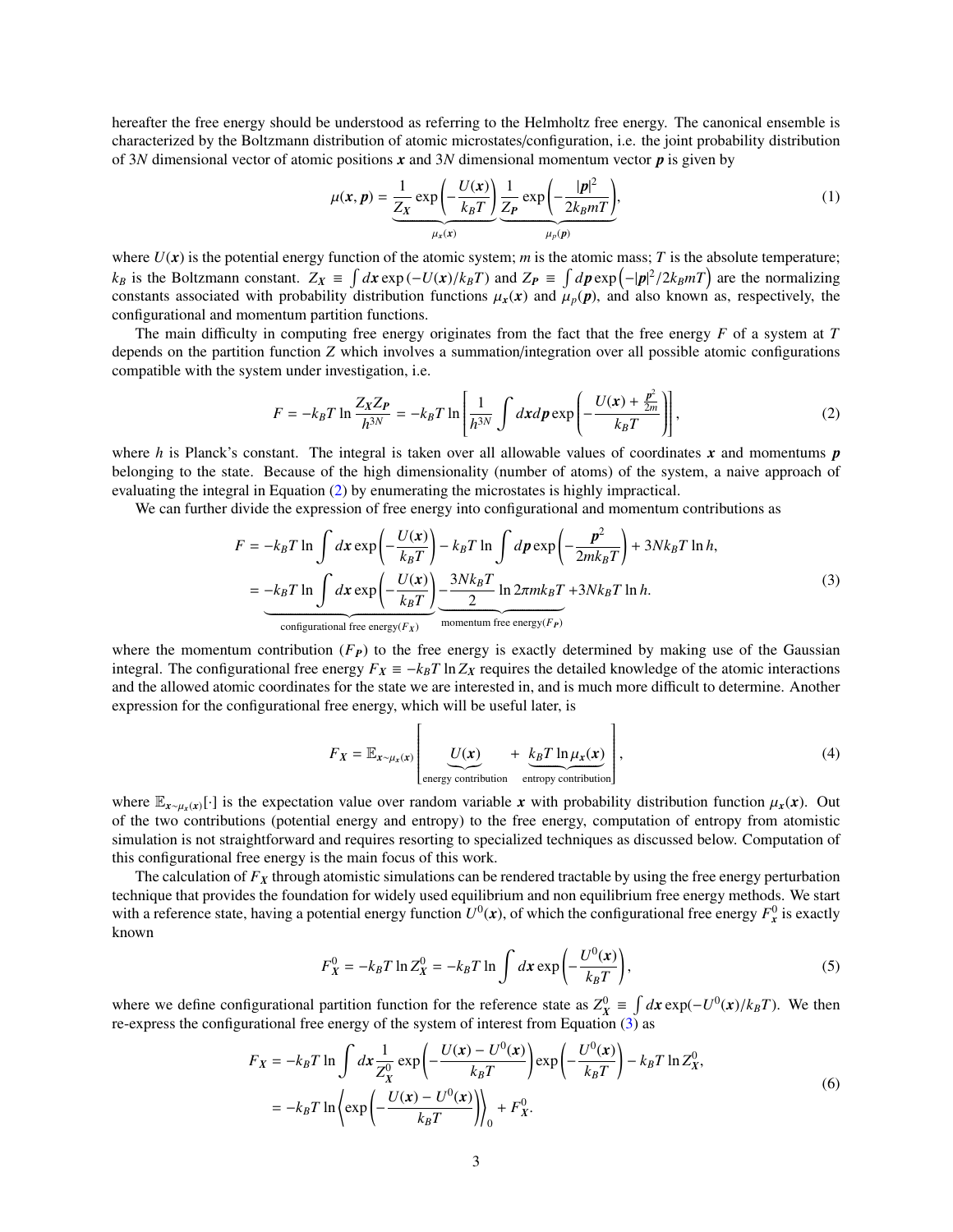Symbol  $\langle \cdot \rangle_0$  in the first term of Equation [\(6\)](#page-2-2) indicates the average taken over the microstate samples of the reference system 0. Since the free energy is now expressed as an average over the microstates of the reference system 0, it can be in-principle computed by carrying out atomistic simulation of the reference system. In practice, however, the accuracy and efficiency of the method depends on the closeness or overlap of the two systems in phase space. If there is not much overlap between the two systems, the average estimator will have a large variance and will thus require prohibitively large number of microstate samples for a reliable estimation of the free energy.

To circumvent this overlapping problem, the widely used equilibrium and non-equilibrium free energy methods envision a sequence of intermediate states between the reference and the system of interest. The free energy difference is inferred from the work done by an effective force driving the switching between the two systems. If the switching is made in an equilibrium fashion, the resulting method is called Thermodynamic Integration (TI) [\[10,](#page-14-4) [7\]](#page-14-1). TI is nevertheless computationally expensive by the requirement of keeping the intermediate states at thermodynamic equilibrium. Non-equilibrium methods, on the other hand, approach the switching process in a time-dependent fashion [\[11\]](#page-14-5). We start with the equilibrated samples of one system and then slowly transform it into the other system along a non-equilibrium trajectory. For better results, the switching is carried out in both directions: from reference to the system under study and vice-versa. Still, if the reference state does not have significant overlap with the system under investigation, the statistical quality of non-equilibrium methods depends on the rate at which the transition is carried out and the number of trajectories used in the subsequent analysis. For a more comprehensive account of various free energy methods and many associated subtleties, the readers are referred to Refs [\[9,](#page-14-3) [31,](#page-15-4) [32\]](#page-15-5)

From the above discussion, it is evident that the choice of the reference state greatly affects the efficiency, statistical stability, and accuracy of the free energy calculation in the frame work of free energy perturbation method. One widely used reference system in the context of crystalline solids is the Einstein crystal in which all atoms vibrate independently with the same frequency under the influence of a harmonic potential energy function [\[16\]](#page-14-10). However, the Einstein crystal is not the optimum reference state, as the transition from Einstein crystal to the real crystal often involves abrupt changes at the end, and thus a careful attention needs to be paid to the sampling strategy along the switching path in order to reduce statistical error [\[33\]](#page-15-6).

In the next few sections, we propose a strategy, based on normalizing flow framework, that will be able to learn a reference state to closely resemble the real system. We start with a brief exposition of the normalizing flow itself.

### <span id="page-3-0"></span>3. Normalizing flow and free energy as a loss function

The working principles of normalizing flow based Boltzmann generator was originally proposed by Noé et al  $[24]$  $[24]$ . Here we describe the basic concepts associated with the Boltzmann generator for the sake of completeness, emphasizing the role of the free energy in the construction of the loss function, and the need to handle the motion of the center of mass of the crystal.

Oftentimes, we encounter a situation where it is practically hard to generate samples from a complicated probability distribution. Finite temperature atomistic simulations such as molecular dynamics and Markov Chain Monte Carlo, at equilibrium conditions, also aim to generate atomic configurations from the underlying Boltzmann distribution associated with the canonical ensemble. Normalizing flow is well suited to address such class of problems. The basic idea of normalizing flow is to first generate random samples from an easy-to-sample probability distribution, followed by application of a bijective map to transform the thus generated random samples to the target probability distribution.

To make the idea of normalizing flow more concrete, consider random variable  $z \in \mathbb{R}^{3N}$ , distributed according to probability distribution  $\mu_z(z)$ , i.e.  $z \sim \mu_z(z)$ . We refer to  $\mu_z(z)$  as the base distribution; and in this work it is chosen to be a Gaussian distribution with zero mean vector and identity covariance matrix  $(I_{3N\times3N})$  from which samples can be generated very easily. Next, by applying a bijective mapping *fzx* on *z*, we obtain target random variable  $x = f_{zx}(z) \in \mathbb{R}^{3N}$ . The corresponding inverse mapping is denoted by  $f_{xz} = f_{zx}^{-1}$  such that  $z = f_{xz}(x)$ . The probability distribution of mapped random variable x can be written in terms of the distribution  $\mu_z(z)$  and the Jacobian determinant of the mapping as follows

$$
q_{x}(\mathbf{x}) = \mu_{z} \left( f_{xz}(\mathbf{x}) \right) \left| \det \left( \frac{\partial f_{xz}(\mathbf{x})}{\partial \mathbf{x}} \right) \right| = \mu_{z} \left( f_{xz}(\mathbf{x}) \right) \gamma_{xz}(\mathbf{x}), \tag{7}
$$

where  $\gamma_{xz}(x)$  is the shorthand notation for the Jacobian determinant of the mapping  $f_{xz}(x)$ . Because  $\gamma_{xz}(x)$  and  $\gamma_{zx}(z)$ are the Jacobian determinant associated with mapping inverse of each other, we have

<span id="page-3-1"></span>
$$
\gamma_{xz}(\mathbf{x}) = \frac{1}{\gamma_{zx}(z)}.\tag{8}
$$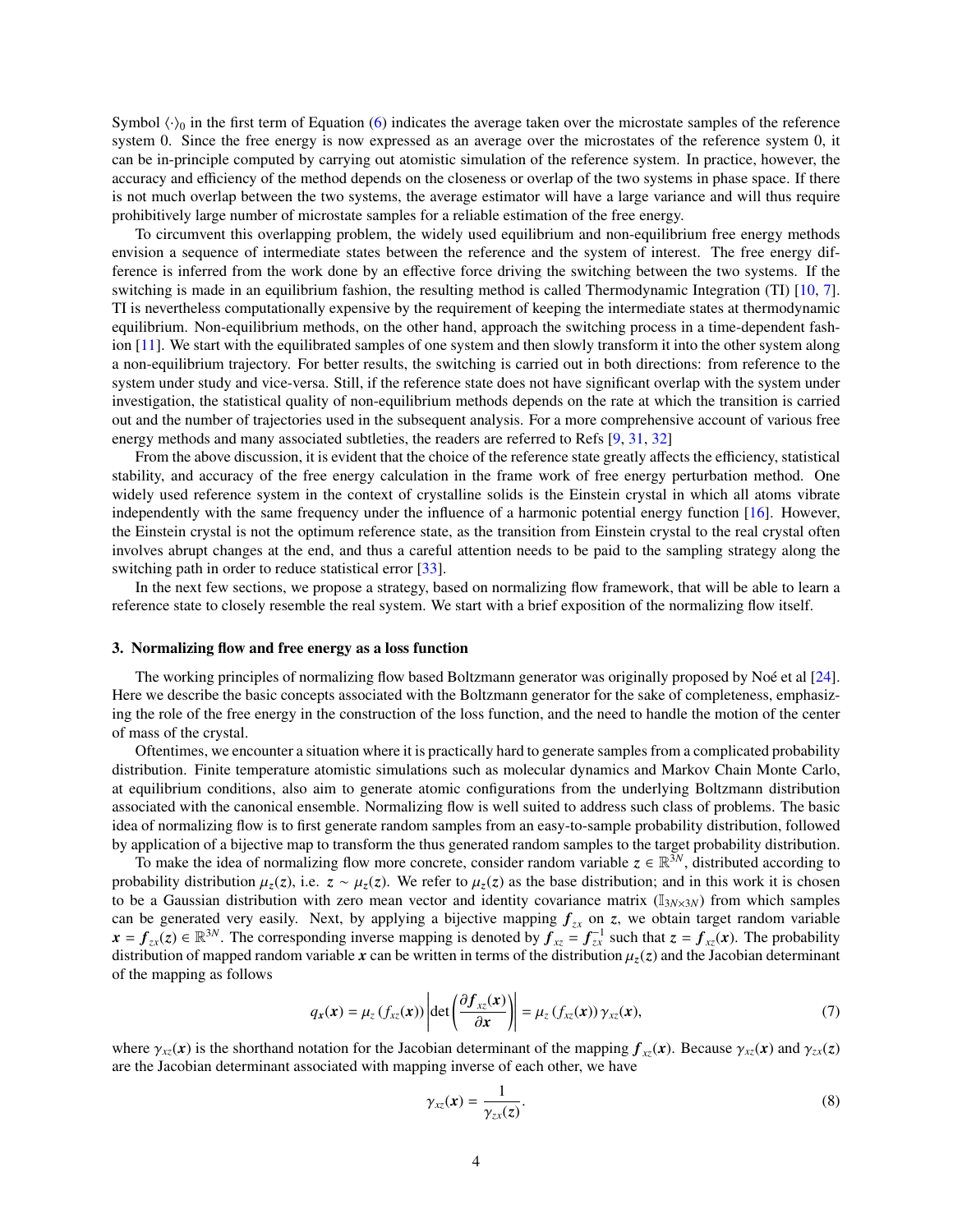In this work, the random variable *x* is interpreted as being the displacement of atoms from a fixed atomic structure  $R_0$ , which are depicted in Figure [1.](#page-4-0) The potential energy function of the atomic system is represented by  $U_0$  +  $U(\mathbf{x})$ , where  $U_0$  is the potential energy of the fixed atomic structure  $\mathbf{R}_0$ . From hereafter, the total potential energy is abbreviated to  $U(x)$  to emphasize the dependence of the potential energy on the atomic displacement.

In the case of the canonical  $(NVT)$  ensemble, we require that atomic configurations  $x$  are distributed according to the Boltzmann distribution  $\mu_x(x)$ . Thus the task is to learn a mapping  $f_{\tau}$ (*x*) such that the transformed distribution  $q_x(x)$  approach the Boltzmann distribution  $\mu_x(x)$  as closely as possible. To achieve this we introduce parameters  $\Theta$  in both of the mapping functions  $f_{zx}(z; \Theta)$  and  $f_{xz}(x; \Theta)$ . This work uses real valued non-volume preserving (RealNVP) function as the mapping function  $f_{zx}(z; \Theta)$  of which a specific form is presented in [Appendix A.](#page-12-0) We then need a metric or loss function against which to optimize the parameters Θ.



<span id="page-4-0"></span>Figure 1: (A) Schematic illustration of the fixed atomic structure  $R_0$  (grey circles represent atoms) about which displacements *x* are learned. (B) Displacement vector of atom *i* is depicted by an arrow labelled  $x_i$ .

We first define the variational free energy associated with an arbitrary probability distribution  $q_x(x)$  of atomic positions  $\boldsymbol{x}$  with the potential energy  $U(\boldsymbol{x})$  as follows

<span id="page-4-1"></span>
$$
F[q_x(\mathbf{x})] = \mathbb{E}_{\mathbf{x} \sim q_x(\mathbf{x})} \left[ U(\mathbf{x}) + k_B T \ln q_x(\mathbf{x}) \right]. \tag{9}
$$

For the case where  $q_x(x)$  is the Boltzmann distribution  $\mu_x(x)$ , the variational free energy is the same as the Helmholtz free energy as given by Equation [\(4\)](#page-2-3). Furthermore, equilibrium statistical mechanical consideration guarantees that the Boltzmann distribution is the unique minimizer of the variational free energy Equation [\(9\)](#page-4-1). Thus, the variational free energy is an appropriate loss function to optimize the parameters Θ of the mappings, and thus to make distribution  $q_x(x)$  close to the Boltzmann distribution  $\mu_x(x)$ . The variational free energy can also be expressed in terms of the base distribution as

<span id="page-4-2"></span>
$$
F(\Theta) = \mathbb{E}_{z \sim \mu_z(z)} \left[ U \left( f_{zx}(z; \Theta) \right) + k_B T \ln \mu_z(z) - k_B T \ln \gamma_{zx}(z; \Theta) \right]. \tag{10}
$$

We notice that the second term does not depend on the parameters Θ, and thus can be removed to obtain the following loss function that is used in this work as a metric to optimize the mapping

<span id="page-4-3"></span>
$$
L(\Theta) = \mathbb{E}_{z \sim \mu_z(z)} \left[ U \left( f_{zx}(z; \Theta) \right) - k_B T \ln \gamma_{zx}(z; \Theta) \right]. \tag{11}
$$

The first term in the above loss function tries to reduce the potential energy of and, therefore, narrow the transformed distribution  $q_x(x)$  towards the lower energy atomic configurations; the second term, however, competes with the first term to encourage the spreading of the distribution  $q_r(x)$ . The strength of the second term depends on the temperature *T* and acts as a measure of the entropy of the system. We further note that loss function *L* differs from the variational free energy of the transformed distribution  $q_x(x)$  only by a constant term which, as evident from Equation [\(10\)](#page-4-2), is temperature times entropy of the base distribution. As shown by Noé et al  $[24]$  $[24]$ , the same loss function, Equation [\(11\)](#page-4-3), can also be obtained by minimizing the Kullback-Leibler divergence between the transformed distribution  $q_x(x)$  and the target Boltzmann distribution  $\mu_x(x)$ .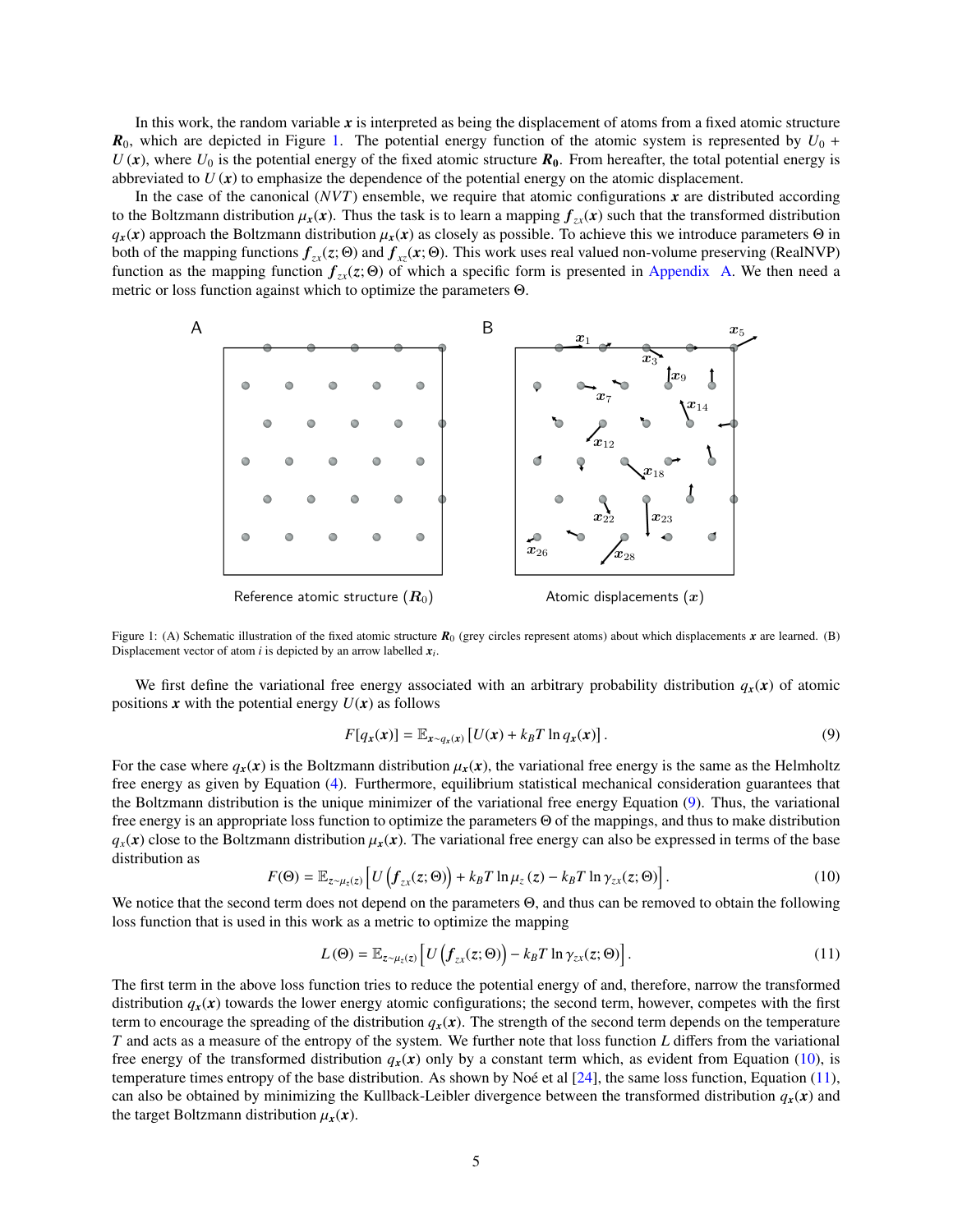The translation invariance of potential potential energy function  $U(x)$  presents a problem regarding the motion of the center of mass of the atoms. Since potential energy remains unchanged for a rigid body motion, the distribution of atomic displacements x optimized using the loss function, Equation  $(11)$ , could lead to uncontrolled motion of the center of mass and result in higher entropic contribution to the overall free energy. This could further result in weakly diverging learning regime. To avoid these problems, we propose to augment the potential energy function  $U(x)$  by adding a harmonic potential energy term for the center of mass motion. Therefore, we optimize the parameters Θ under the total potential energy function

<span id="page-5-2"></span>
$$
U_{\text{aug}}(\boldsymbol{x}) = U(\boldsymbol{x}) + \frac{1}{2} k_{\text{com}} |\boldsymbol{x}_{\text{com}}|^2,
$$
\n(12)

where  $k_{\text{com}}$  is the stiffness of the harmonic spring attached to the center of mass, and  $\mathbf{x}_{\text{com}}$  is the displacement vector of the center of mass. The additional contribution to the total free energy (including momentum term) arising due to the harmonic motion of the center of mass has the following analytical form

<span id="page-5-3"></span>
$$
F_{\text{com}} = -3k_B T \ln\left(\frac{k_B T}{\hbar} \sqrt{\frac{Nm}{k_{\text{com}}}}\right),\tag{13}
$$

which is subtracted from the overall free energy to obtain the final free energy as described in the next section.

## <span id="page-5-0"></span>4. Learned distribution as a reference state for free energy computation

As discussed in the preceding sections, normalizing flow produces a distribution of atomic configurations  $q_x(x)$  by transforming a simple base probability distribution  $\mu_z(z)$ . The variables *z* and *x* are understood as denoting the atomic displacements from a fixed atomic structure  $R_0$  with potential energy  $U_0$ . We can interpret these two distributions as two thermodynamic systems in the canonical ensemble with their respective potential energy functions. We consider that the base probability distribution  $\mu_z(z)$  defines thermodynamic system I (TSI) with associated potential energy function  $U^{\text{I}}(z)$ , i.e.

<span id="page-5-1"></span>
$$
\mu_z(z) = \frac{1}{Z_I} \exp\left(-\frac{U^I(z)}{k_B T}\right). \tag{14}
$$

We further assume that due to the simplicity of the base distribution, its partition function  $Z_I$  is exactly known and, in return, its free energy  $F_1 = -k_B T \ln Z_I$ . For instance, if every 3*N* components of *z* are normally distributed with zero mean and unit standard deviation, as used in this work, the corresponding potential energy function is  $U^{\text{I}}(z) = z^2/2$ ,<br>and partition function takes the value  $Z = (2\pi k_0 T)^{3N/2}$ and partition function takes the value  $Z_I = (2\pi k_B T)^{3N/2}$ .<br>The transformed distribution obtained from the ann

The transformed distribution obtained from the application of normalizing flow on the base distribution is termed thermodynamic system II (TSII). To obtain the potential energy function of this TSII, we make use of Equations [\(7\)](#page-3-1) and  $(14)$  to write

<span id="page-5-4"></span>
$$
q_x(\mathbf{x}) = \frac{1}{Z_I} \exp\left(-\frac{U^{II}(\mathbf{x})}{k_B T}\right),
$$
  
where  $U^{II}(\mathbf{x}) = U^I \left(f_{xz}(\mathbf{x})\right) - k_B T \ln \gamma_{xz}(\mathbf{x}).$  (15)

It is clear from the above equation that under the canonical ensemble, the potential energy function of TSII is  $U^{\text{II}}(x)$ . Under this potential energy function free energy of TSII is the same as that of TSI, i.e.  $F^{\text{II}} = F^{\text{I}} = -k_B T \ln Z_I$ , which is known by design.

We note that the bijective mapping function  $f_{zx}$  is learned such that TSII should approach ever more closely the target Boltzmann distribution  $\mu_x(x)$  with the augmented potential energy function  $U_{\text{aug}}(x)$ . This further implies that the potential energy of TSII,  $U^{\rm II}({\bm x})$ , approximates the augmented potential energy function  $U_{\rm aug}({\bm x})$  except for an additive constant, i.e  $U^{\text{II}}(x) \approx U_{\text{aug}}(x) + \text{constant}$ . This property is shown in Figure [3,](#page-8-0) where the learned energy  $U^{\text{II}}(x)$  of the generated configurations obtained from a trained normalizing flow has a strong correlation with the 'real' augmented potential energy  $U_{\text{aug}}(x)$ .

However, due to limitations in the expressive power of the mapping function (e.g. the limited number of parameters) and computational resources (limiting the training time), the transformed distribution  $q_x(x)$  would not be exactly the same as the target distribution  $\mu_x(x)$ , although they should be close. This closeness, nevertheless, is well suited to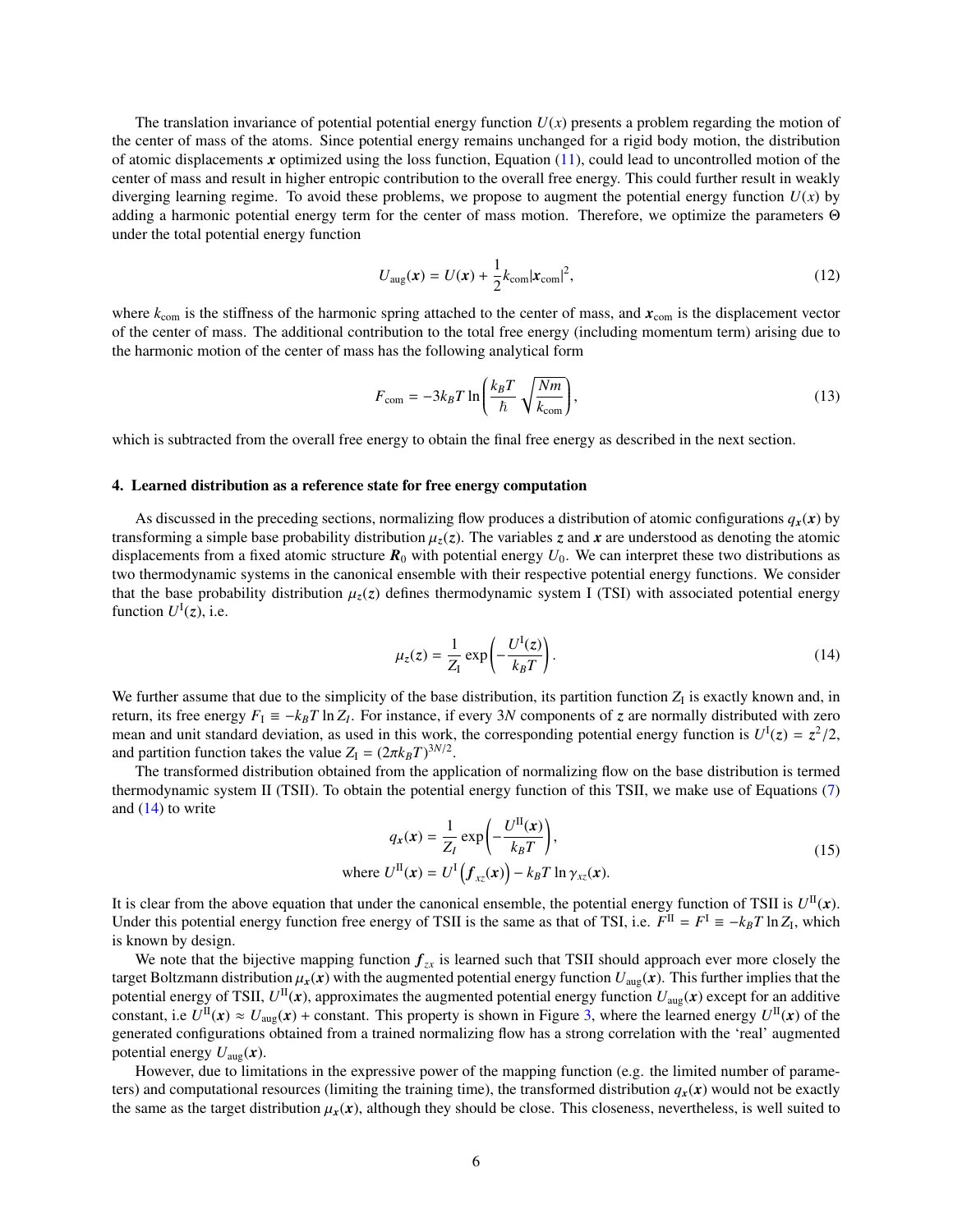be exploited in the framework of free energy perturbation methods, as discussed in Section [2,](#page-1-0) to compute free energy of the system of interest.

Since, as shown in the preceding paragraphs, the potential energy and free energy of TSII are fully accessible, it can be used as a reference system to compute free energy of the target system with the augmented potential energy function  $U_{\text{aug}}(x)$  given by Equation [\(12\)](#page-5-2). Using Equation [\(6\)](#page-2-2), configurational free energy of the target system can be determined as

<span id="page-6-1"></span>
$$
F_{X,\text{aug}} = -k_B T \ln \mathbb{E}_{x \sim q_x(x)} \left[ \exp \left( -\frac{U_{\text{aug}}(x) - U^{\text{II}}(x)}{k_B T} \right) \right] + F^{\text{II}},
$$
  

$$
= -k_B T \ln \mathbb{E}_{z \sim \mu_z(z)} \left[ \exp \left( -\frac{U_{\text{aug}}(f_{zx}(z)) - U^{\text{I}}(z) - k_B T \ln \gamma_{zx}(z)}{k_B T} \right) \right] - k_B T \ln Z_1,
$$
 (16)

Thus, Equation [\(16\)](#page-6-1) offers a way to compute the exact unbiased free energy of the system. Estimation of the average required in the first term of Equation  $(16)$  over the base distribution can be performed efficiently by generating multiple samples from the distribution  $\mu_z(z)$  in parallel. We further remark that exactly the same Equation [\(16\)](#page-6-1) can also be obtained through the route of importance sampling which is frequently-used reweighting method in statistics [\[24\]](#page-14-18).

After determining the configurational part of the free energy from Equation [\(16\)](#page-6-1), we add the momentum contribution Equation [\(3\)](#page-2-1) and subtract the center of mass contribution Equation [\(13\)](#page-5-3) to obtain the final unbiased total free energy

<span id="page-6-3"></span>
$$
F = F_{X, \text{aug}} + F_P - F_{\text{com}}
$$
\n<sup>(17)</sup>

The workflow of the normalizing flow from base distribution to computing the free energy of the target system is laid out schematically in Figure [2.](#page-6-2)



<span id="page-6-2"></span>Figure 2: Schematic illustration of various steps involved in free energy the free energy of the system of interest using the normalizing flow. The simple base distribution representing TSI is transformed into a distribution representing TSII. TSII has the same free energy as TSI, and the associated potential energy function of TSII is close to that of the target system. A reweighting procedure based on the free energy perturbation (FEP) method is finally applied to TSII to determine the free energy of the target system.

### <span id="page-6-0"></span>5. Application to perfect crystal and vacancy formation in diamond-cubic Si

In this section we apply the normalizing flow framework, as presented in the preceding sections, to determine the temperature-dependent free energy associated with the real system of interest. We first compute the Gibbs free energy at zero stress condition, which is equal to the Helmholtz free energy, of perfect diamond-cubic Si crystal.

We then turn our attention to vacancy, a crystalline defect, which is fundamental in controlling materials transport and determining several mechanical properties. Vacancies play a prominent role at high temperatures by diffusing in the material in the field of other crystalline defect such as grain boundaries and dislocations. Thus quantifying the thermodynamic properties of vacancy is necessary to build an understanding of its wide-ranging influence on material properties. We particularly focus on the formation free energy which is an important thermodynamic quantity governing the equilibrium population of vacancy at finite temperatures.

#### *5.1. Computational details*

A periodic simulation box is constructed by replicating the diamond-cubic unit cell (each containing 8 atoms with 0 K lattice parameter 5.430 Å) three times in all three directions. The simulation box thus contain 216 atoms.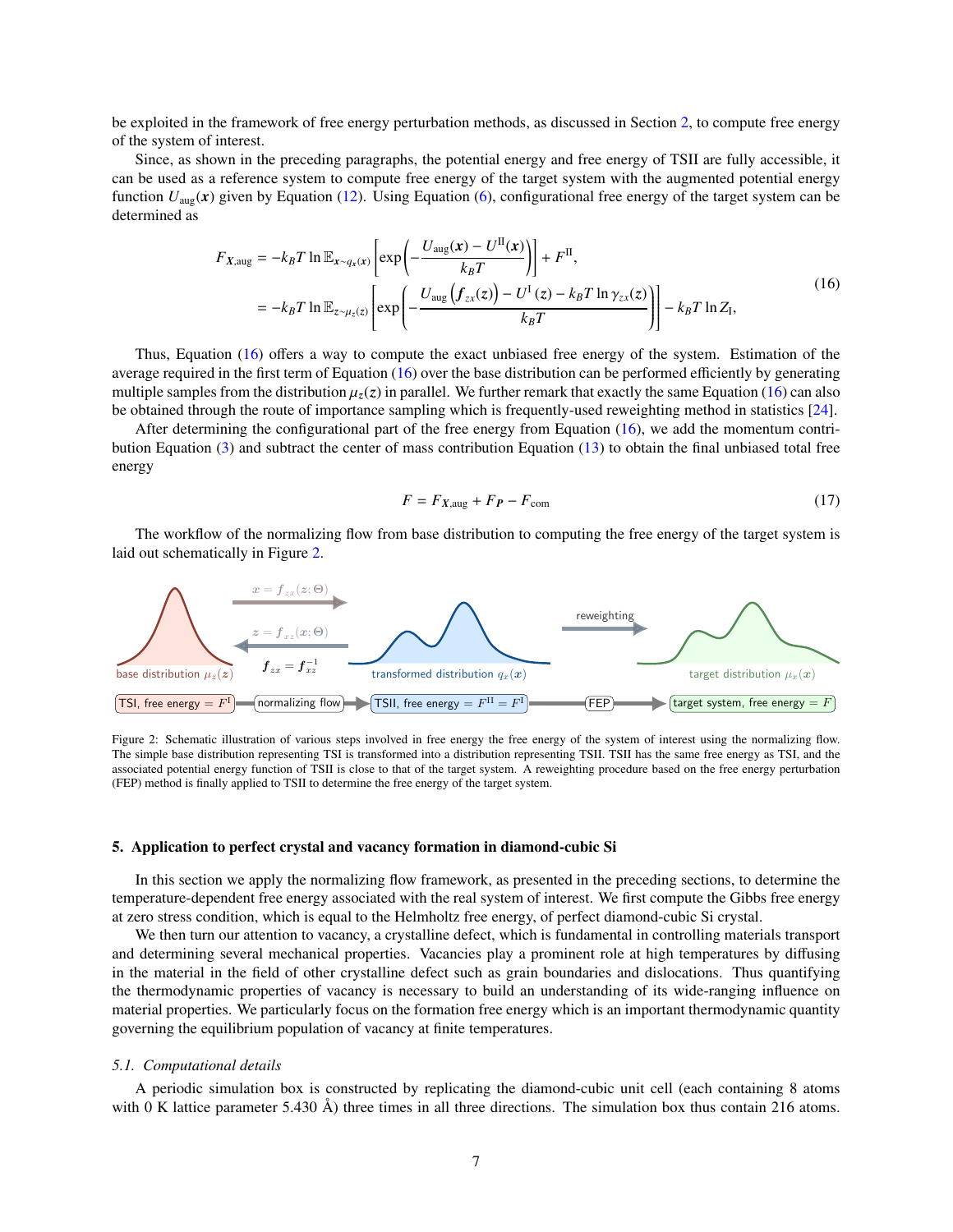<span id="page-7-0"></span>Table 1: Hyperparameters of the two neural networks: scaling *s* and translation *t*.(see [Appendix A](#page-12-0) for details) These hyperparameters are the same across 30 Coupling layers used in the mapping function. The optimizable parameters, however, are tuned independently in all the coupling layers during training, i.e. we don't us parameter sharing among the neural networks.

| neural network          | S(   |           |
|-------------------------|------|-----------|
| input dimension         | 324  | 324       |
| output dimension        | 324  | 324       |
| number of hidden layers |      |           |
| hidden layer dimension  | 500  | 500       |
| non linearity           | tanh | LeakyReLU |

For vacancy study, the vacancy is introduced by removing one atom from the simulation box of perfect crystal and minimize the energy keeping the simulation box dimensions fixed. Interatomic interactions of Si atoms are described by using Stillinger–Weber (SW) potential of which parameters are listed in Ref. [\[34\]](#page-15-7). To compute the Gibbs free energy at finite temperatures, we first compute the equilibrium lattice parameters at corresponding temperatures by running isobaric *NPT* simulations at zero stress conditions and averaging the simulation box sizes. The simulation boxes constructed with these finite temperature lattice parameters are the fixed atomic structures  $R_0$  used in the normalizing flow framework about which the displacements *x* are learned. The Helmholtz free energy computed at the fixed volume of zero stress is the same as Gibbs free energy at zero stress.

We now describe the structure and various components involved in RealNVP based normalizing flow used in this work. The base distribution for perfect crystal  $\mu_z(z)$  is a multivariate Gaussian over 648 (3×216) dimensional random vector *z* with zero mean and identity covariance matrix, i.e. no correlation exists among its components. For vacancy, the base distribution is defined over 645-dimensional  $(3 \times 215)$  space. Successive transformations, as described in [Appendix A,](#page-12-0) are applied on *z* sampled from  $\mu_z(z)$  to obtain the displacement vector *x*. To apply the coupling layer of RealNVP, we divide the vector into two halves, each having 324 components. In each coupling layer, scaling function  $s(\cdot; \Theta)$  and translation function  $t(\cdot; \Theta)$  are two neural networks whose hyperparameters are listed in Table [1.](#page-7-0) In total we apply ten coupling layers, each with its own separate set of parameters in scaling and translation functions. We finally multiply thus transformed vector with an optimizable scalar parameters to control the initial magnitude of the displacement vectors x. This step of scaling is necessary to prevent the unreasonably large displacement that can cause energy to become too high and lead to instability in the optimization process.

During the training of the normalizing flow, 128 samples from the base distribution  $\mu_z(z)$  are generated to modify parameters based on the gradient of the loss function of Equation [\(11\)](#page-4-3). The training is performed using ADAM algorithm with multiple learning rates:  $10^{-3}$  for the first 4000 steps,  $10^{-4}$  for the next 4000 steps and  $10^{-5}$  for the last 2000 steps. After training the normalizing flow, the total free energy is determined using Equation [\(17\)](#page-6-3) where average is calculated using 10000 samples drawn from the base distribution.

The computation of energies of atomic systems are performed by using open source MD code LAMMPS [\[35\]](#page-15-8); and the normalizing flow, including neural networks, is constructed and trained using the python library Pytorch [\[36\]](#page-15-9).

### *5.2. Results*

This section presents the results obtained from the application of the normalizing flow to perfect crystal and vacancy formation in diamond-cubic Si.

### *5.2.1. Gibbs free energy of perfect diamond-cubic crystal*

Figure [3](#page-8-0) shows the comparison between the learned potential energy  $U^{II}(x)$  of TSII, Equation [\(15\)](#page-5-4), and the augmented potential energy function  $U_{\text{aug}}(x)$ , Equation [\(12\)](#page-5-2), for the atomic configurations x generated from the normalizing flow trained at 2000 K. The plot of the joint distribution shows a strong correlation between the two energy functions. Thus the normalizing flow is able to learn a thermodynamic system TSII with the potential energy function  $U^{\text{II}}(\boldsymbol{x})$  close to the augmented potential energy function  $U_{\text{aug}}(\boldsymbol{x})$ .

We now present the Gibbs free energy of Si computed from normalizing flow framework, and compare with the values computed from the adiabatic switching method following Ref. [\[37\]](#page-15-10). The Gibbs free energy at a particular temperature is equal to Helmholtz free energy determined using the equilibrium lattice constant at the corresponding temperature. Total Free energy is given in Equation [\(3\)](#page-2-1), in which the configurational free energy contribution is evaluated using Equation [\(16\)](#page-6-1).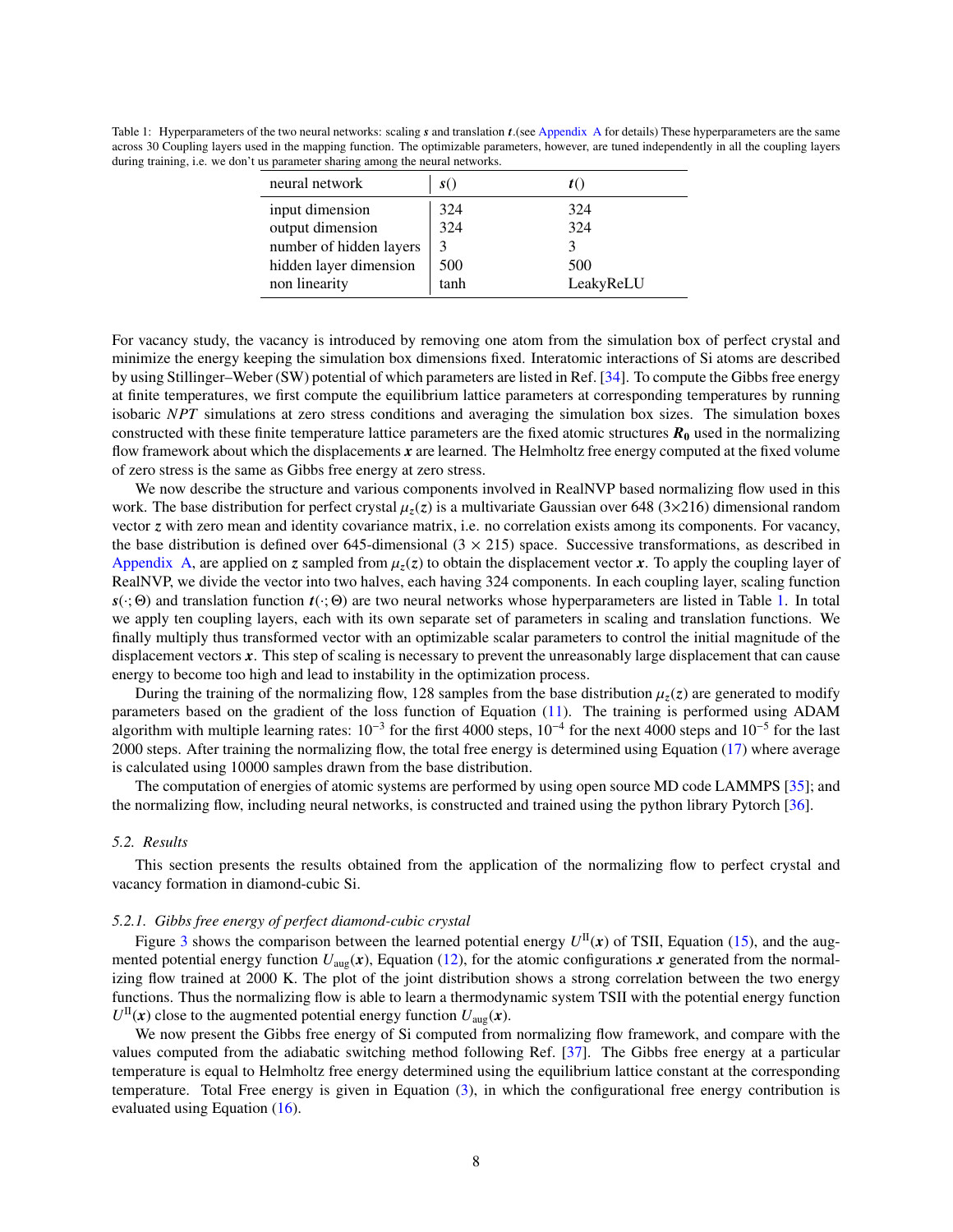

<span id="page-8-0"></span>Figure 3: Joint distribution of the augmented potential energy function  $U_{\text{aug}}(x)$  and the learned potential energy  $U^{\text{II}}(x)$  of TSII. The atomic configurations *x* are generated from the normalizing flow trained at 2000 K. The potential energy  $U^{II}(x)$  of of TS II has strong correlation with the augmented potential energy  $U_{\text{aug}}(x)$  that includes energy from the SW potential and energy due to harmonic center of mass potential.

Table 2: Gibbs free energy per atom (eV/atom) as a function of temperature of perfect diamnond-cubic Si crystal as computed from the normalizing flow and the adiabatic switching methods. We list only the average values of the free energies obtained from both methods.

<span id="page-8-1"></span>

| Temperature $(K)$             | 1600        | '700      | 1800      | 1900      | 2000      |
|-------------------------------|-------------|-----------|-----------|-----------|-----------|
| Normalizing flow              | $  -4.8369$ | -4.8951   | $-4.9556$ | $-5.0175$ | $-5.0809$ |
| Adiabatic switching   -4.8360 |             | $-4.8951$ | -4.9559   | $-5.0183$ | $-5.0822$ |

Figure  $4(A)$  $4(A)$  presents the variation in the loss function as a function of training steps. It is clear that the loss function decreases during the training. At each training step, 128 independent random samples are generated to compute the correction in parameters according to the gradient signal obtained from the loss function. Thus, the whole learning framework is that of unsupervised learning, and requires no prior data set. We also show in Figure [4](#page-9-0) (A) the variation in the total free energy, computed using Equation [\(16\)](#page-6-1) as training proceeds. This free energy is computed after every 200 steps by averaging over 1000 samples generated from the normalizing flow. The free energy converges near the value obtained from the adiabatic switching method. The free energy values are presented in Table [2](#page-8-1) for both normalizing flow and adiabatic switching methods.

Figure [4\(](#page-9-0)B) shows the total Gibbs free energy, including momentum contribution as depicted in Equation [\(3\)](#page-2-1), of a perfect diamond cubic Si crystal at temperatures ranging from 1600 to 2000 K. Since we are using finite number of samples (10000), the free energy computed from Equation [\(17\)](#page-6-3) is itself stochastic. Therefore, we compute the free energy for 100 different sets of 10000 random samples generated from the trained normalizing flow. We also show the Gibbs free energy of the same system by using the adiabatic switching method [\[37\]](#page-15-10). Since the scatter in the normalizing values is too small (of the order of  $10^{-3}$  eV/atom) to be visible at the scale of the figure, we show the distribution of the difference between 100 normalizing flow values and adiabatic switching value in Figure [4\(](#page-9-0)C). The result from adiabatic switching is just from one switching simulation (for  $10^6$  MD steps) and we didn't attempt to quantify its error. However, both results show good agreement with each other establishing that normalizing flow can be employed to determine free energies accurately and efficiently.

We now compare the computational costs of the two free energy methods as measured in both wall-clock time and number of potential function evaluations. The training of the normalizing flow takes around 6.5 hours while computing the free energy using Equation [\(17\)](#page-6-3) (reweighting is performed with 10000 samples) using the trained normalizing flow takes around 2 minutes. On the other hand, the adiabatic switching method takes around 45 minutes to perform one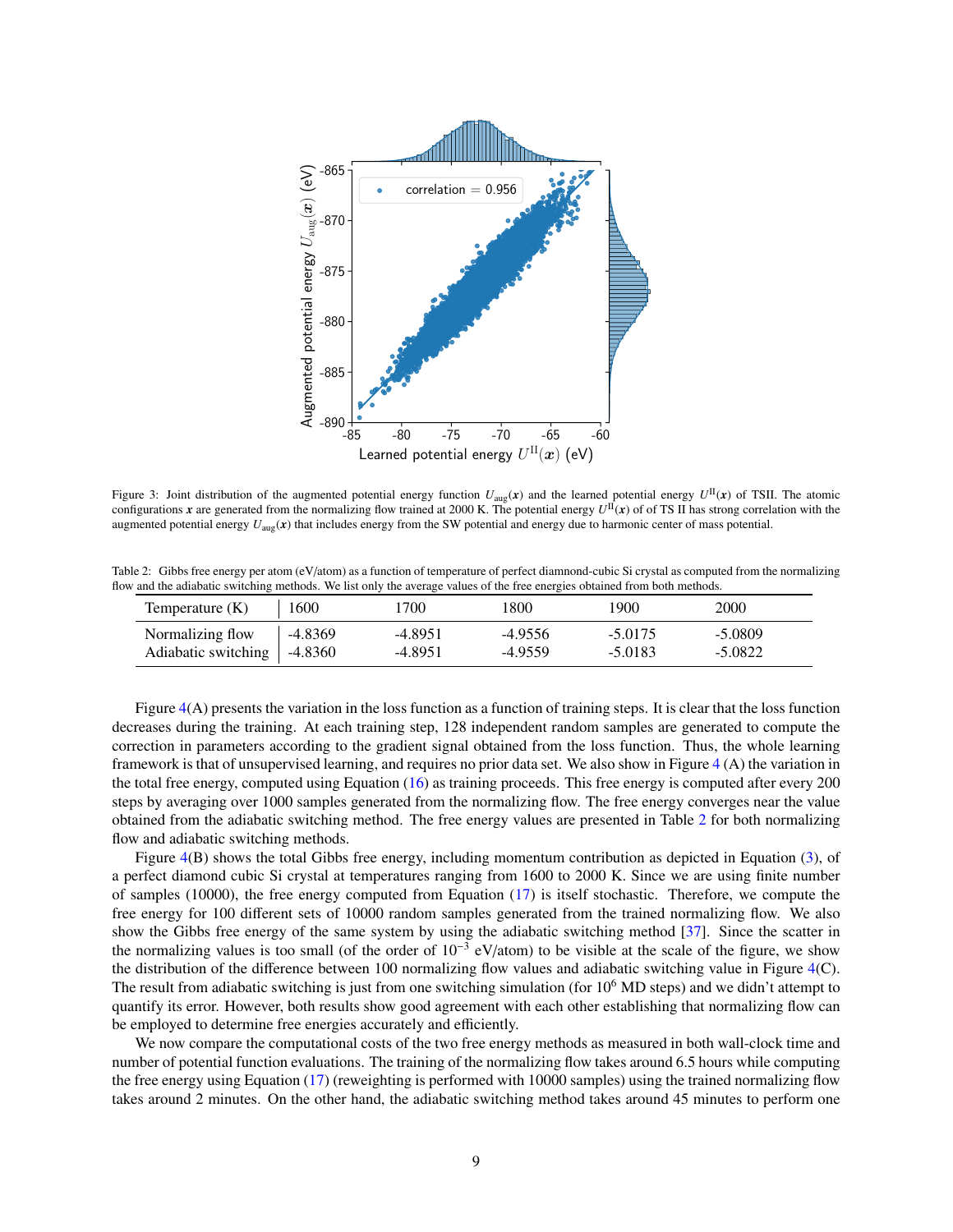

<span id="page-9-0"></span>Figure 4: (A) Variation in loss function, including momentum contribution and entropy of base distribution, with training steps at 2000 K temperature is plotted with blue line. Multiple learning rates( $10^{-3}$ ,  $10^{-4}$  and  $10^{-5}$ ) used during different stages of training are shown. Change in the Gibbs free<br>energy obtained by the perturbation procedure, with training st energy, obtained by the perturbation procedure, with training steps is also plotted with orange color. The free energy calculations using the importance sampling reweighting are performed after every 200 training steps. The green dashed horizontal line shows the free energy obtained from the adiabatic switching method. (B) Blue circles show a scatter plot of 100 difference calculations of the Gibbs free energy per atom using the normalizing flow framework as a function of temperature. The Gibbs free energy values as computed from the adiabatic switching method are shown with orange circles for comparison. (C) Plot of the distribution of the difference between normalizing flow and adiabatic switching values for 100 different values obtained fom the normalizing flow.

pair of forward and backward switching between harmonic and real crystals. Thus, despite a little longer training process, the normalizing can be more efficient in collecting a large statistics from the trained normalizing flow. We, however, want to emphasize that we did not invest much effort in optimizing the training process and shortening the training time. Furthermore, one million evaluations of potential energy and atomic forces were performed during the normalizing flow training step; and one adiabatic switching trajectory also involves one million molecular dynamics step. The fact that we need a smaller number of samples (10000 in this work) to compute reweighted free energy using the trained normalizing flow as opposed to the one million MD steps of the adiabatic switching further emphasizes the efficiency of the normalizing flow framework.

# *5.2.2. Formation free energy of monovacancy*

To compute the formation free energy of monovacancy at finite temperatures, we train two normalizing flows: one for the perfect crystal with and another for the crystal containing a vacancy. After training the two normalizing flows, the free energies of the two systems are computed using Equation [\(17\)](#page-6-3). The formation free energy of monovacancy  $F_f^{\text{vac}}$  is then computed as

$$
F_{\rm f}^{\rm vac} = F^{\rm vac} - \frac{N-1}{N} F^{\rm per},\tag{18}
$$

where  $F<sup>vac</sup>$  is the free energy of the crystal containing a vacancy,  $F<sup>per</sup>$  is the free energy of the perfect crystal, and *N* is the number of atoms in the prefect crystal  $(N = 216$  in this work).

Figure [5](#page-10-1) shows the formation free energy of monovacancy at temperatures ranging from 0 to 300 K in diamondcubic Si as determined from three independent methods: normalizing flow (NF), quasi harmonic approximation (QHA) [\[38,](#page-15-11) [39\]](#page-15-12), and adiabatic switching method. The reasons for focusing onto the relatively lower temperatures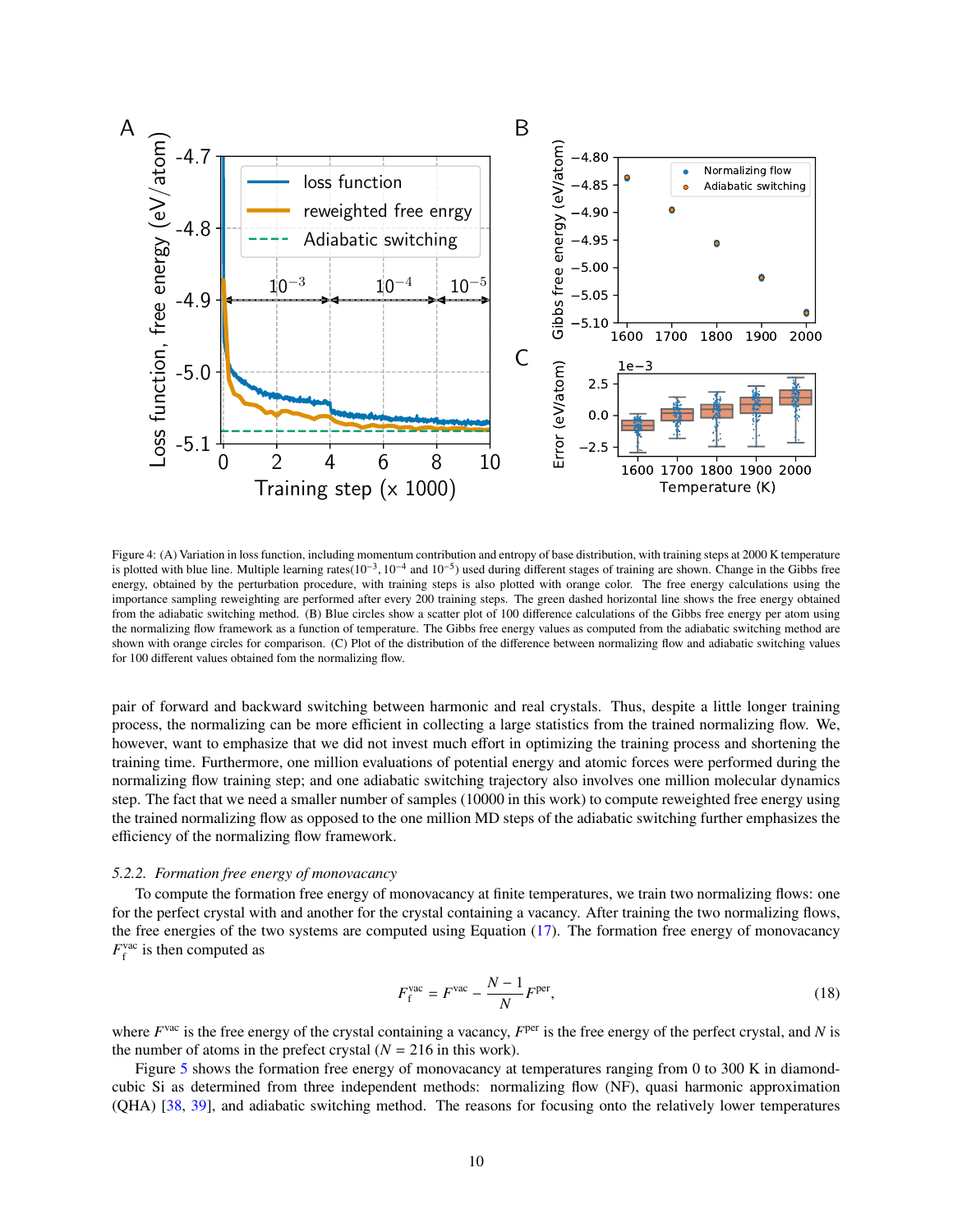

<span id="page-10-1"></span>Figure 5: Temperature dependent formation free energy of monovacancy in diamond cubic Si crystal at zero stress condition. Free energies are computed from three independent methods: quasi harmonic approximation (QHA), adiabatic switching (AS) (at 100 K only), and normalizing flow (NF). The error-bar for the normalizing flow calculations show the standard deviation for 100 different reweighting calculations, each involving 10000 samples. The inset shows the zoomed-in plot of different values of the vacancy formation free energy at 100 K as obtained from the three different methods.

<span id="page-10-2"></span>Table 3: Variation of the formation free energy (eV) of monovacancy in diamnond-cubic Si crystal at zero stress condition with temperature as determioned from the normalizing flow and the quasi harmonic approximation methods. The adiabatic switching method is able to provide the vacancy formation free energy only at 100 K temprature due to the observation of the vacancy diffusion at higher temperatures. The value at 0 K is obtained by minimizing the potential energy. The values shown in the table correspond to the average free energy of monovacancy formation determined from the three methods.

| Temperature $(K)$            |        | 100    | 200    | 300                      |
|------------------------------|--------|--------|--------|--------------------------|
| Normalizing flow             | 4.3366 | 4.3049 | 4.2738 | 4.2405                   |
| Quasi harmonic approximation | 4.3366 | 4.3049 | 4.2735 | 4.2422                   |
| Adiabatic switching          | 4.3366 | 4.3026 | -      | $\overline{\phantom{a}}$ |

are two-fold. First is to avoid the complication arising from the vacancy diffusion [\[40,](#page-15-13) [41\]](#page-15-14). Indeed, we found that at temperatuers above 100 K, the vacancy jumps during the adiabatic switching simulation, producing very large error bars for the free-energy estimate. This makes our current implementation of the adiabatic switching not applicable to vacancy formation free energy calculation above 100 K. Second, the quasi harmonic approximation becomes reasonably accurate at lower temperatures and thus provides a good reference value for the comparison.

From Figure [5,](#page-10-1) it is manifest that the three methods employed to compute the free energy agree reasonably well establishing the capacity of the normalizing flow to be used in computing the temperature dependent free energy of crystalline defects. From the slope of the vacancy formation energy as a function of temperature, we obtain the formation entropy of the vacancy as 3.72 *kB*. The formation free energies of monovacancy at temratures ranging from 0 to 300 K are listed in Table [3.](#page-10-2)

#### <span id="page-10-0"></span>6. Conclusion and discussion

In this work, we demonstrated that normalizing flow based framework can be employed to compute reasonably accurate free energy for a solid. Specifically, we computed the zero stress Gibbs free energy of diamond cubic Si at temperatures from 1600 to 2000 K, and showed that there is a good agreement with the available literature values.

We further show that the normalizing flow can be used to determine the formation free energy of monovacancy defect in diamond-cubic crystal at temperatures ranging from 0 to 300 K. This is particularly encouraging due to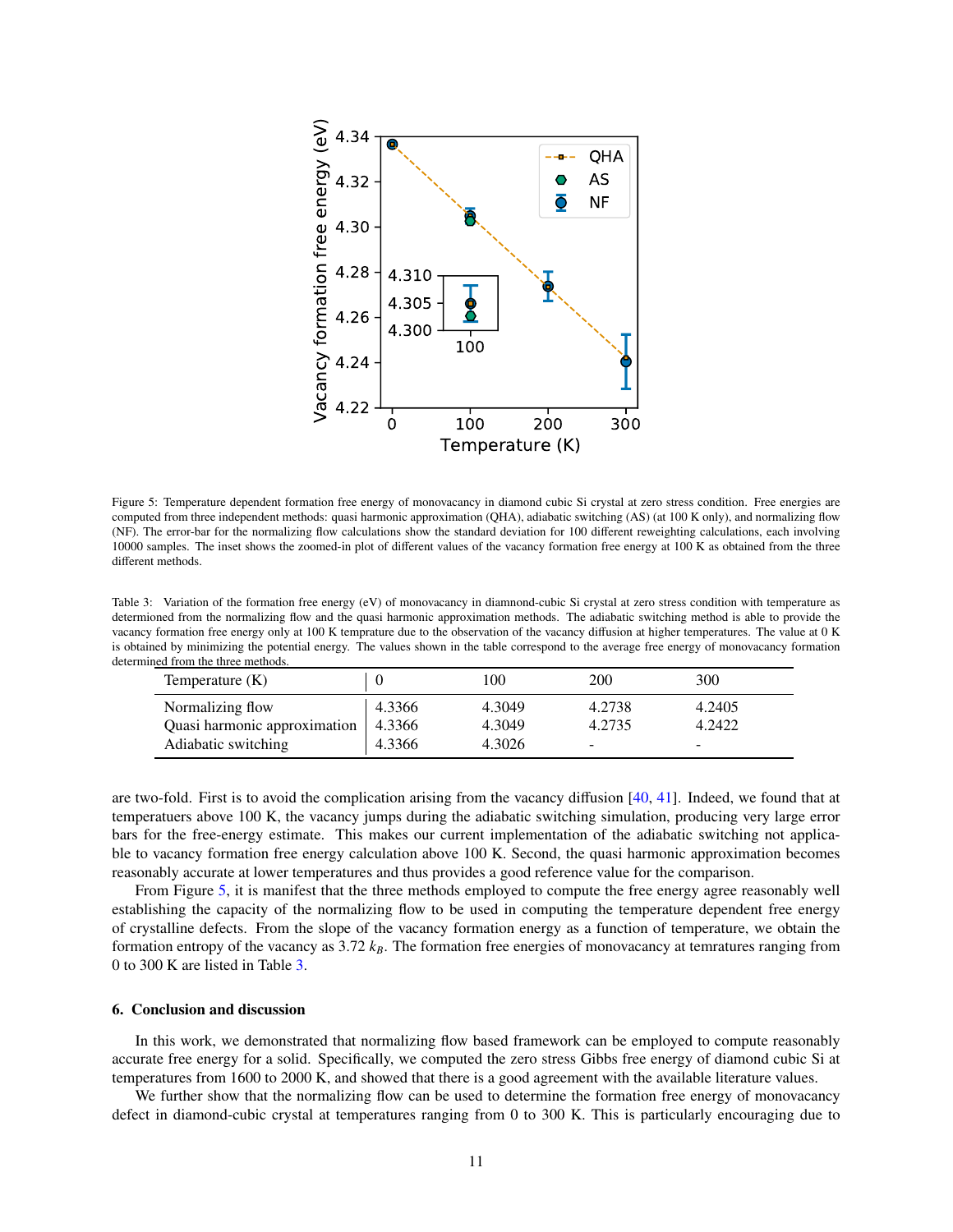the fact that material properties emerges from the finite-temperature behavior of various crystalline defects and their mutual interactions, i.e. vacancies, interstitials, solutes, dislocations, stacking fault etc. The challenges involved with computing the free energy associated with defects often leads to resorting to the approximation of the defect free energy by potential energy or tractable local harmonic approximation [\[42,](#page-15-15) [43,](#page-15-16) [44,](#page-15-17) [45,](#page-15-18) [46,](#page-16-0) [47\]](#page-16-1). The accuracy of such approximation becomes questionable at high temperatures where the anharmonic nature of underlying potential energy function begins to show appreciable effect  $[41]$ . Thus the normalizing flow framework is promising in efficient quantification of the finite-temperature mechanisms associated with various crystalline defects, and, in turn, aiding in understanding, controlling and engineering technologically important materials.

Computing the vacancy formation energy at high temperatures is challenging due to issues arising from the diffusion process [\[41\]](#page-15-14). As an example in case, we observe the diffusion of vacancy during the adiabatic switching process even at temperatures as low as 200 K. We do not encounter the vacancy diffusion in the normalizing flow framework till 300 K temperature. This is presumably caused by the setup of the problem in which we learn distribution of atomic displacements about a fixed metastable reference state instead of evolving the whole system iteratively as done in MD and MC simulations. Furthermore, the additional constraining of the center of mass by introducing a harmonic potential may also penalize any atom undergoing a systematic large displacement over and above the random thermal fluctuations. However, the framework as presented in this work does not guarantee to prevent the vacancy diffusion entirely at arbitrarily temperatures, and we, therefore, must practice care while investigating defect having multiple metastable states separated by relatively low energy barrier.

A comparison of the time taken by the normalizing flow and the adiabatic switching shows that while the training of the normalizing flow takes a relatively long time, the normalizing can still be much more efficient in collecting a large statistics to obtain reliable results. We, further note that the training time of the normalizing flow can further be improved by optimizing the various steps involved in the training. For example, we use the CPU serial version of LAMMPS in this work to compute energy and forces of the generated atomic configurations. This entails the transfer of data between GPU and CPU during each energy and force computation step. The GPU version of LAMMPS could be leveraged to accelerate the training process. Moreover, various hyperparameters involved in the normalizing flow architecture - learning rate, number of coupling layers, number of hidden dimensions and layers - can be optimized to speed up the training and inference step enhancing the efficiency of the normalizing flow even further.

The normalizing flow has been shown to transform a simple base distribution into a distribution close to the target Boltzmann distribution. We show that the normalizing flow produces a thermodynamic system with known free energy and its associated potential energy function is close to the thermodynamic system under investigation. This enables the use of the learned thermodynamic system as a reference state to determine the free energy of the system of interest.

The reweighting procedure, necessitated by the difference between the transformed (reference) and the target distribution, was performed using the importance sampling or the free energy perturbation method. This is the simplest possible reweighting which still provides accurate results. Since we have access to the normalized probability density of the transformed distribution, more elaborate procedures could be used for the reweighting, for example adiabatic switching [\[11\]](#page-14-5) and annealed importance sampling [\[48\]](#page-16-2).

The normalizing flow along with reweighting by importance sampling can also be understood as the targeted free energy perturbation method as described in Ref. [\[49\]](#page-16-3). Basically, the transformed distribution is a learned reference system rather than designed a priori. This obviates the work involved in computing various properties to be included in the reference system. For instance we would need to have access to the normal mode frequencies of the target system to setup a harmonic approximation-crystal as the reference system. Thus normalizing flow provides a workflow to obtain an optimized reference system in a principled manner for use in the subsequent free energy perturbation methods.

Training of the normalizing flow proceeds in a unsupervised manner. Data to train the network are generated from the base distribution, and thus are unlimited. Each training step encounters new set of randomly sampled data. All these features reduces the possibility of overfitting of the neural networks.

Furthermore, normalizing flows provide a way to efficiently generate equilibrium samples from the Boltzmann distribution using the Metropolis-Hastings algorithm [\[26\]](#page-14-20). In this scheme, transformed distribution can be used to generate proposals at each step. As the transformed distribution is close to the target, the acceptance probability of the proposed configurations would be much higher, and the generated samples will have small correlation with good mixing. Moreover, the proposal can be generated in parallel accelerating the process significantly.

In this work, we used RealNVP as the invertible mapping function. RealNVP has advantage in that its operations are quite simple which leads to efficient learning regime. However, RealNVP has some restriction in its expressivity, necessitating composition of several function units, resulting in a large number of parameters. Other more complex and universal mapping functions have been proposed in the literature. However, a systematic study into their memory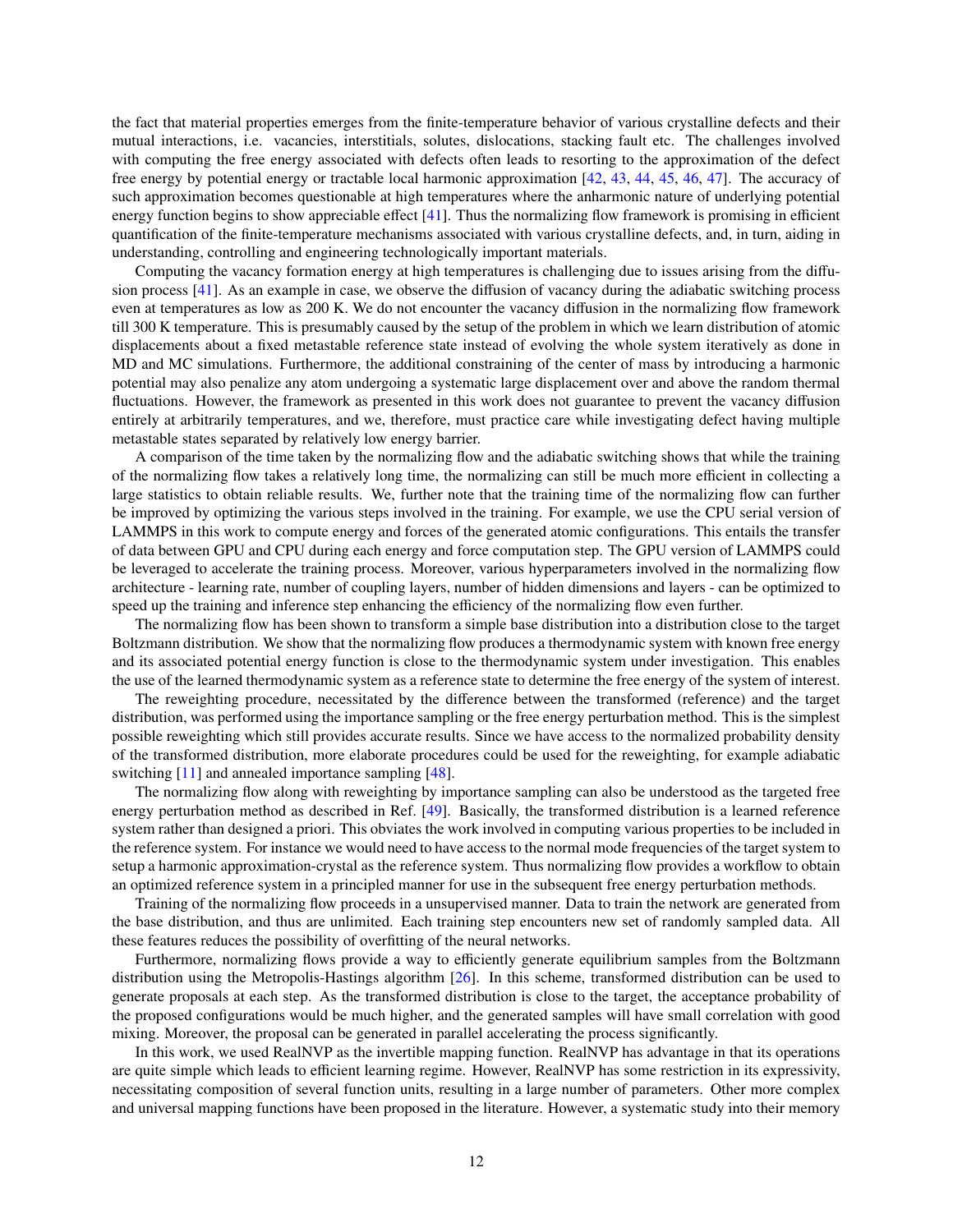footprints versus ease of training still needs to be undertaken in the context of free energy computation of atomic systems.

Modeling of extended crystalline defects, such as dislocation, grain boundaries, and their interactions can require thousands to millions of atoms [\[50,](#page-16-4) [51\]](#page-16-5). Thus, application of normalizing flow based algorithms to the extended crystalline solid system with defect may suffer from the scalability of the existing normalizing flow algorithms: the number of parameters in the deep neural network to be learned scales with square of the number of atoms. Thus, atomic modeling of the crystalline solids through the normalizing flow algorithms requires further modifications and will be addressed in future work.

This work has established that normalizing flow provides an efficient way to determine accurate free energy of solid systems. We believe that this normalizing flow framework would help in gaining a deeper understanding of various finite temperature mechanisms underlying wide range of crucial behavior of crystalline solids, and in turn facilitate the design of new class of technologically important materials.

#### Acknowledgements

RA acknowledges the financial support of this work through a research grant from the Swiss National Science Foundation entitled "Investigation into finite temperature atomic-scale crystal plasticity through generative deep learning" (project # P2ELP2 199806).

# <span id="page-12-0"></span>Appendix A. Form of the mapping function: real valued non volume preserving (RealNVP) mapping

Here, we describe the form of the mapping function  $f_{zx}(z)$  itself which is the critical component of normalizing flow. The form of the mapping function should be: invertible, which is intrinsic to the basic working of normalizing flow; expressive, i.e. ability to approximate arbitrarily complex probability distribution function; efficient in computing the Jacobian determinant, i.e. determining the determinant of the jacobian of the mapping function should not entail heavy computational resources and time which is essential for tractable and feasible learning/optimization regime of parameters Θ.

Several mapping functions have been proposed in the literature satisfying the above three properties in varying degrees [\[22,](#page-14-16) [23\]](#page-14-17). In this work we use the so-called real valued non volume-preserving (RealNVP) mapping, proposed by Dinh et al [\[52\]](#page-16-6) to transform the base Gaussian distribution. which is also used in Ref. [\[24\]](#page-14-18) The transform of *z* variable in RealNVP takes place as follows

<span id="page-12-1"></span>
$$
\begin{aligned} x_{1:3n} &= z_{1:3n}, \\ x_{3n+1:3N} &= z_{3n+1:3N} \odot \exp\left(s\left(z_{1:3n}; \Theta\right)\right) + t\left(z_{1:3n}; \Theta\right), \end{aligned} \tag{A.1}
$$

where  $\odot$  is notation for Hadamard or element-wise product;  $s : \mathbb{R}^{3n} \to \mathbb{R}^{3N-3n}$  and  $t : \mathbb{R}^{3n} \to \mathbb{R}^{3N-3n}$  are, respectively, scaling and translation functions that contain all the parameters of the mapping function. There is no restriction on these two functions and can possess any level of complexity. In this work these rwo functions are modeled as two deep neural networks. The operation of Equation  $(A.1)$  is schematically depicted in Figure  $A.1(A)$  $A.1(A)$ . It can be readily checked that this mapping is invertible and inverse can be computed quite easily. The Jacobian matrix of the transformation is given by

$$
\frac{\partial x}{\partial z} = \left[\begin{array}{c|c}\n\mathbb{I}_{3n \times 3n} & \mathbb{O}_{3n \times 3N-3n} \\
\hline\n\frac{\partial x_{3n+1:3N}}{\partial z_{1:3n}} & \text{diag}\left(\exp\left(s(z_{1:3n})\right)\right)\n\end{array}\right],\tag{A.2}
$$

where  $\mathbb{I}_{3N\times3N}$  is an identity matrix, and  $\mathbb{O}_{3n\times3N-3n}$  is a zero matrix. Since the Jacobian matrix is a triangular matrix, its determinant is simply the product of the diagonal terms, which is

$$
\gamma_{zx}(z) = \left| \det \left( \frac{\partial x}{\partial z} \right) \right| = \prod_{i=1}^{3N-3n} \exp \left( s_i(z_{1:3n}) \right),
$$
  
\n
$$
\ln \gamma_{zx}(z) = \sum_{i=i}^{3N-3n} s_i(z_{1:3n}).
$$
\n(A.3)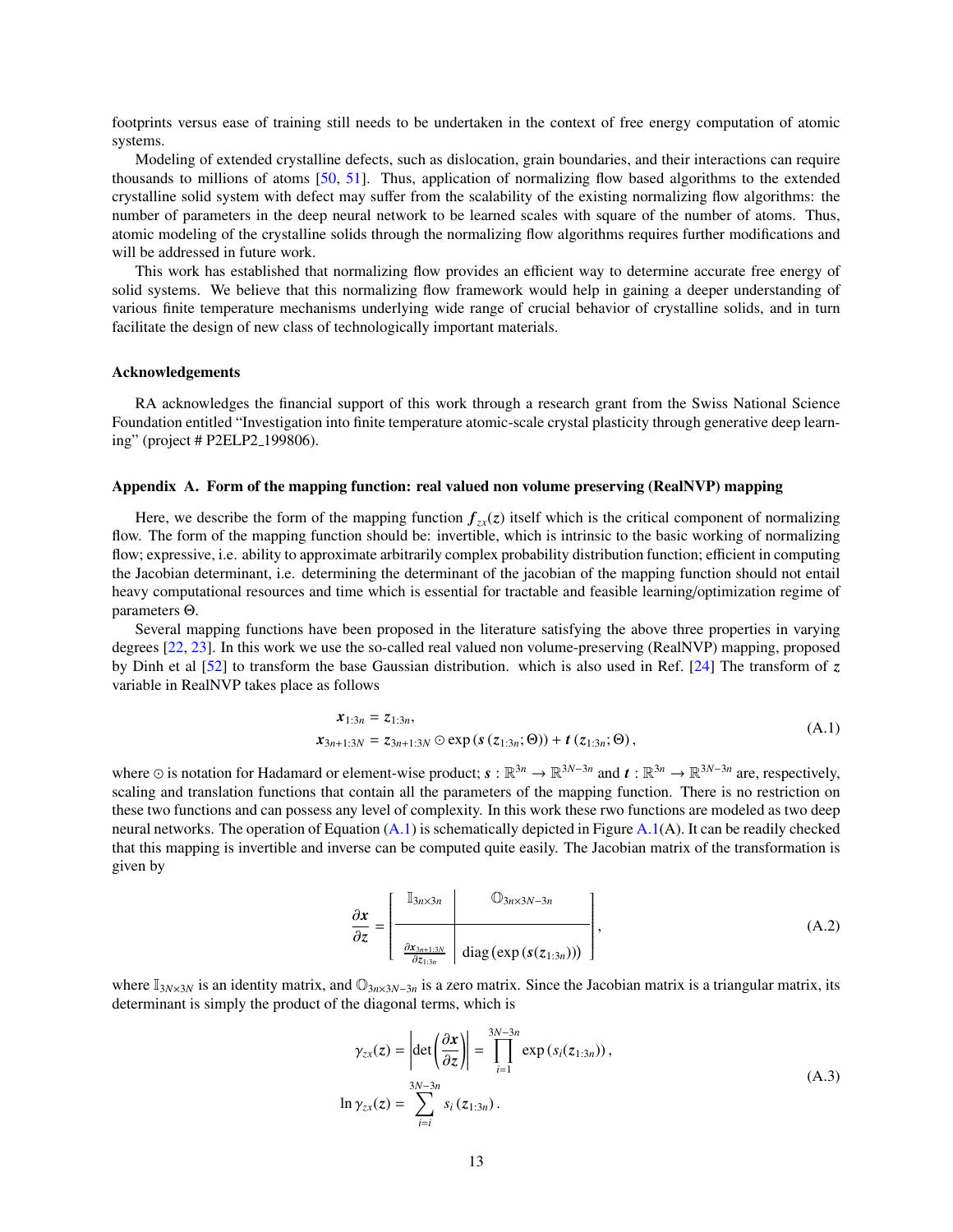Therefore, the Jacobian determinant of the mapping can be efficiently determined without any additional expensive computation.



Figure A.1: (A) A schematic depiction of the operation of single coupling layer that transform *z* into *x*. Note that one half (magenta colored) of the *z* vector is kept unchanged, and only the other half (cyan colored) is transformed. (B) To increase the expressivity of RealNVP, multiple coupling layers are composed in sequence. Note that the unchanged half is alternated to transform the whole vector after two operations of coupling layer. *s*() and *t*() functions appearing in coupling layers are modeled by two neural networks, and each coupling layer can have its own independent parameters.

One limitation of the mapping function presented in Equation [\(A.1\)](#page-12-1) is that one part of the vector *z* is untransformed which clearly imposes severe restriction on the class of distribution function that can be obtained from this mapping. To resolve this expressivity issue to some extent, we can compose many such functions in sequence. One function unit being composed is called coupling layer in the normalizing flow literature. The part of the vector that is kept unchanged is alternated between subsequent coupling layers as shown in Figure  $A.1(B)$  $A.1(B)$ . Expressivity of the overall mapping can be increased by applying many coupling layers. Furthermore, parameters of all the coupling layers need not be different and can be shared among compatible layers.

The invertibility of the overall mapping is ensured by the fact that all the coupling layers being composed are invertible. Computing inverse itself is easy because inverse of a composition of function is composition of inverse of the functions in reverse order. The Jacobian determinant of the overall mapping is computed by using the fact that determinant of the Jacobian of composition of functions is the product of the Jacobian of the constituent functions involved in the composition. To write these facts in mathematical form, suppose  $x$  is obtained by applying  $p$  number of functions  $f_1, f_2, f_3, \ldots, f_p$  is in sequence, i.e.  $x = f_p \circ f_{p-1} \circ \cdots \circ f_1(z)$ . The inverse and the Jacobian determinant of the mapping is expressed as

$$
z = f_1^{-1} \circ f_2^{-1} \circ \cdots \circ f_p^{-1}(x),
$$
  
\n
$$
\gamma_{zx} = \prod_{i=1}^p \gamma_i,
$$
\n(A.4)

where  $\gamma_i$  is the Jacobian determinant of the function  $f_i$  evaluated at its input.<br>Real NVP is quite efficient in performing computations as it involves on

RealNVP is quite efficient in performing computations as it involves only a few simple mathematical operations. However this efficiency comes at the cost of reduced expressivity. To approximate a complex probability distribution functions, a large number of coupling layers may be required. For a detailed analysis of the expressivity of RealNVP and other mapping commonly used in normalizing flow, the readers are encouraged to consult Refs. [\[22,](#page-14-16) [23\]](#page-14-17).

## References

- <span id="page-13-0"></span>[1] M. J. Gillan, D. Alfè, J. Brodholt, L. Vočadlo, and G. D. Price. First-principles modelling of Earth and planetary materials at high pressures and temperatures. *Reports Prog. Phys.*, 69(8):2365–2441, 2006.
- <span id="page-13-1"></span>[2] J. Q. Broughton and X.P. Li. Phase diagram of silicon by molecular dynamics. *Phys. Rev. B*, 35(17):9120–9127, 1987.
- <span id="page-13-2"></span>[3] Wei Cai and William D Nix. *Imperfections in Crystalline Solids*. MRS-Cambridge Materials Fundamentals. Cambridge University Press, 2016.
- <span id="page-13-3"></span>[4] George H. Vineyard. Frequency factors and isotope effects in solid state rate processes. *J. Phys. Chem. Solids*, 3(1-2):121–127, 1957.
- <span id="page-13-4"></span>[5] D. Caillard and J. L. Martin. *Thermally Activated Mechanisms in Crystal Plasticity*, volume 8 of *Pergamon Materials Series*. Pergamon, 2003.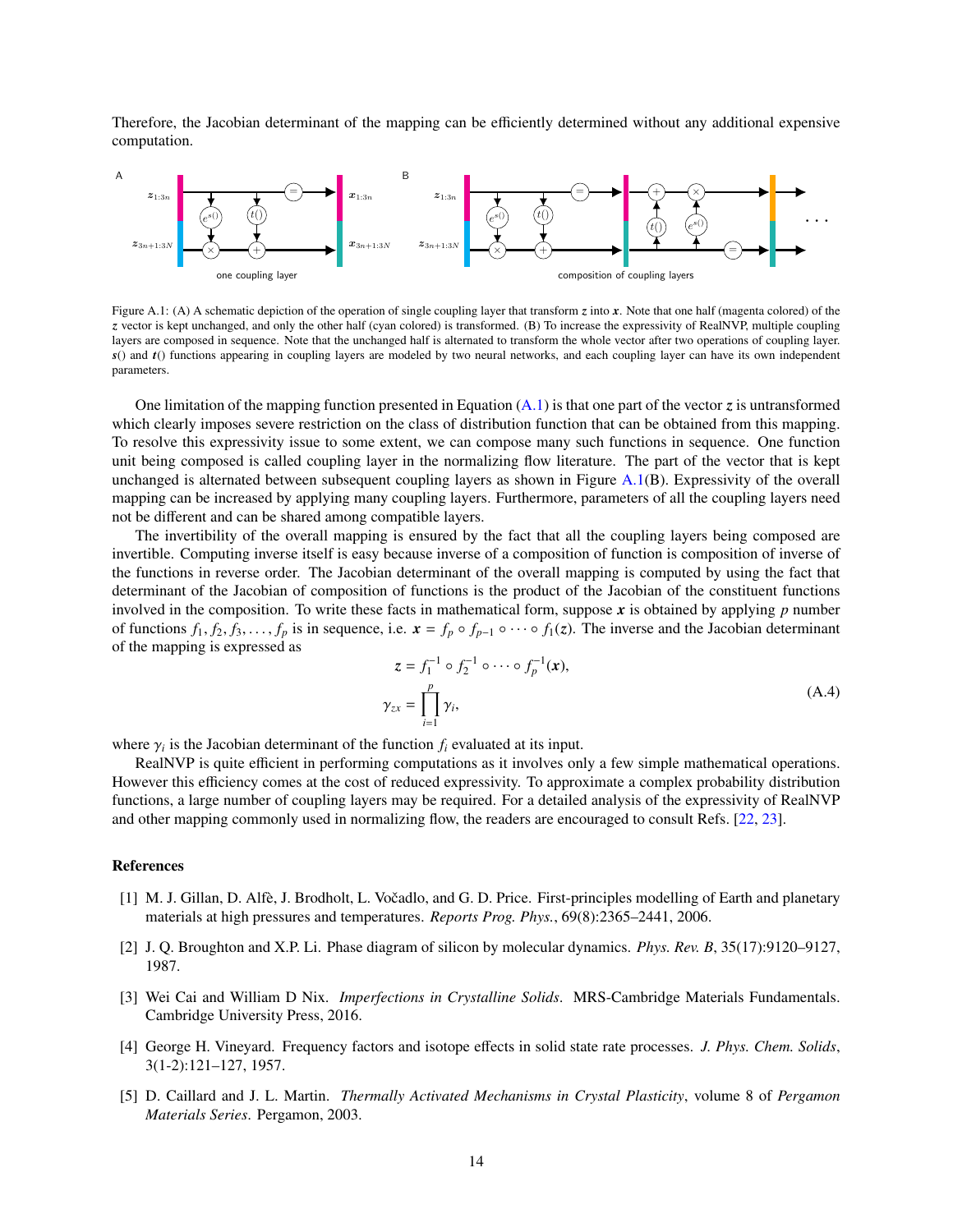- <span id="page-14-0"></span>[6] Vasily Bulatov and Wei Cai. *Computer Simulations of Dislocations (Oxford Series on Materials Modelling)*. Osmm Series. Oxford University Press, Inc., USA, 2006.
- <span id="page-14-1"></span>[7] D Frenkel and B Smit. *Understanding Molecular Simulation: From Algorithms to Applications*. Computational science. Elsevier Science, 2001.
- <span id="page-14-2"></span>[8] M E Tuckerman. *Statistical Mechanics: Theory and Molecular Simulation*. Oxford graduate texts. Oxford University Press, 2011.
- <span id="page-14-3"></span>[9] Christophe Chipot and Andrew Pohorille, editors. *Free Energy Calculations*, volume 86 of *Springer Series in Chemical Physics*. Springer-Verlag Berlin Heidelberg, 2007.
- <span id="page-14-4"></span>[10] John G. Kirkwood. Statistical mechanics of fluid mixtures. *J. Chem. Phys.*, 3(5):300–313, 1935.
- <span id="page-14-5"></span>[11] Masakatsu Watanabe and William P. Reinhardt. Direct dynamical calculation of entropy and free energy by adiabatic switching. *Phys. Rev. Lett.*, 65(26):3301–3304, 1990.
- <span id="page-14-6"></span>[12] M. de Koning and A. Antonelli. Adiabatic switching applied to realistic crystalline solids: Vacancy-formation free energy in copper. *Phys. Rev. B - Condens. Matter Mater. Phys.*, 55(2):735–744, 1997.
- <span id="page-14-7"></span>[13] Rodrigo Freitas, Mark Asta, and Maurice de Koning. Nonequilibrium free-energy calculations of solids using LAMMPS. *Comput. Mater. Sci.*, 112:333–341, 2016.
- <span id="page-14-8"></span>[14] C. Jarzynski. Nonequilibrium Equality for Free Energy Differences. *Phys. Rev. Lett.*, 78(14):2690–2693, 1997.
- <span id="page-14-9"></span>[15] Li Wen Tsao, Sheh Yi Sheu, and Chung Yuan Mou. Absolute entropy of simple point charge model water by adiabatic switching processes. *J. Chem. Phys.*, 101(3):2302–2308, 1994.
- <span id="page-14-10"></span>[16] M. de Koning and A. Antonelli. Einstein crystal as a reference system in free energy estimation using adiabatic switching. *Phys. Rev. E - Stat. Physics, Plasmas, Fluids, Relat. Interdiscip. Top.*, 53(1):465–474, 1996.
- <span id="page-14-11"></span>[17] Albert P. Bartók, Sandip De, Carl Poelking, Noam Bernstein, James R. Kermode, Gábor Csányi, and Michele Ceriotti. Machine learning unifies the modeling of materials and molecules. *Sci. Adv.*, 3(12):1–9, 2017.
- <span id="page-14-12"></span>[18] Frank Noé, Alexandre Tkatchenko, Klaus Robert Müller, and Cecilia Clementi. Machine learning for molecular simulation. *Annu. Rev. Phys. Chem.*, 71:361–390, 2020.
- <span id="page-14-13"></span>[19] Michele Ceriotti, Cecilia Clementi, and O. Anatole Von Lilienfeld. Introduction: Machine Learning at the Atomic Scale. *Chem. Rev.*, 121(16):9719–9721, 2021.
- <span id="page-14-14"></span>[20] Ian J Goodfellow, Jean Pouget-Abadie, Mehdi Mirza, Bing Xu, David Warde-Farley, Sherjil Ozair, Aaron Courville, and Yoshua Bengio. Sparse generative adversarial network. *Proc. Int. Conf. Neural Inf. Process. Syst. (NIPS 2014).*, pages 2672–2680, 2014.
- <span id="page-14-15"></span>[21] Danilo Jimenez Rezende and Shakir Mohamed. Variational inference with normalizing flows. *32nd Int. Conf. Mach. Learn. ICML 2015*, 2:1530–1538, 2015.
- <span id="page-14-16"></span>[22] Ivan Kobyzev, Simon Prince, and Marcus Brubaker. Normalizing Flows: An Introduction and Review of Current Methods. *IEEE Trans. Pattern Anal. Mach. Intell.*, pages 1–1, 2020.
- <span id="page-14-17"></span>[23] George Papamakarios, Eric Nalisnick, Danilo Jimenez Rezende, Shakir Mohamed, and Balaji Lakshminarayanan. Normalizing Flows for Probabilistic Modeling and Inference. *arXiv*, pages 1–60, 2019.
- <span id="page-14-18"></span>[24] Frank Noé, Simon Olsson, Jonas Köhler, and Hao Wu. Boltzmann generators: Sampling equilibrium states of many-body systems with deep learning. *Science.*, 365(6457):eaaw1147, 2019.
- <span id="page-14-19"></span>[25] M. S. Albergo, G. Kanwar, and P. E. Shanahan. Flow-based generative models for Markov chain Monte Carlo in lattice field theory. *Phys. Rev. D*, 100(3):34515, 2019.
- <span id="page-14-20"></span>[26] Kim A. Nicoli, Shinichi Nakajima, Nils Strodthoff, Wojciech Samek, Klaus Robert Müller, and Pan Kessel. Asymptotically unbiased estimation of physical observables with neural samplers. *Phys. Rev. E*, 101(2):1–10, 2020.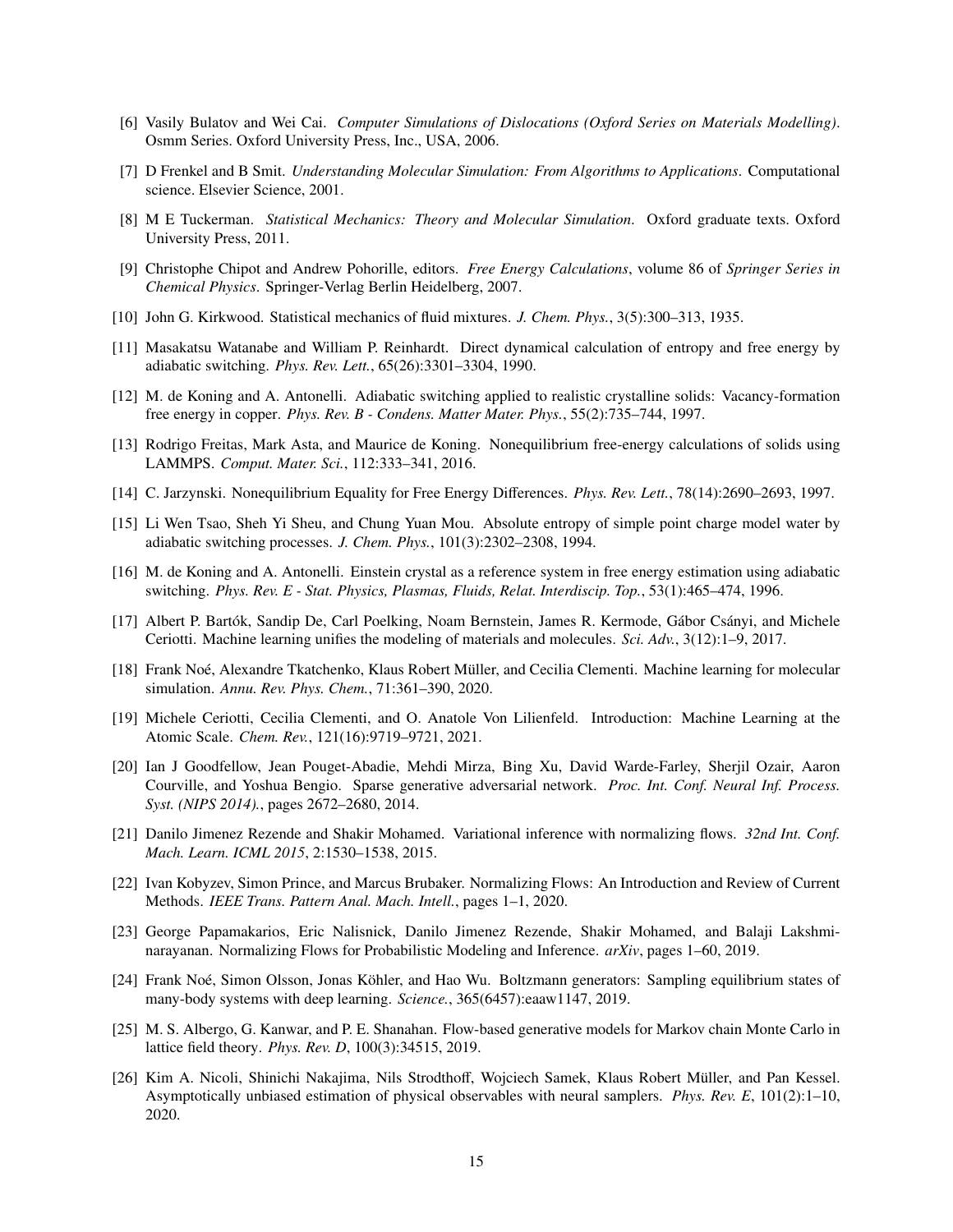- <span id="page-15-0"></span>[27] Thomas Müller, Brian McWilliams, Fabrice Rousselle, Markus Gross, and Jan Novák. Neural importance sampling. *ACM Trans. Graph.*, 38(5), 2019.
- <span id="page-15-1"></span>[28] Hao Xie, Linfeng Zhang, and Lei Wang. Ab-initio study of interacting fermions at finite temperature with neural canonical transformation. *arXiv*, pages 1–11, 2021.
- <span id="page-15-2"></span>[29] Shuo Hui Li and Lei Wang. Neural Network Renormalization Group. *Phys. Rev. Lett.*, 121(26):260601, 2018.
- <span id="page-15-3"></span>[30] Robert W Zwanzig. High-Temperature Equation of State by a Perturbation Method. I. Nonpolar Gases. *J. Chem. Phys.*, 22:1420, 1954.
- <span id="page-15-4"></span>[31] Tony Lelièvre, Mathias Rousset, and Gabriel Stoltz. *Free Energy Computations*. IMPERIAL COLLEGE PRESS, 2010.
- <span id="page-15-5"></span>[32] Niels Hansen and Wilfred F. Van Gunsteren. Practical aspects of free-energy calculations: A review. *J. Chem. Theory Comput.*, 10(7):2632–2647, 2014.
- <span id="page-15-6"></span>[33] Maurice De Koning. Optimizing the driving function for nonequilibrium free-energy calculations in the linear regime: A variational approach. *J. Chem. Phys.*, 122(10), 2005.
- <span id="page-15-7"></span>[34] Frank H. Stillinger and Thomas A. Weber. Computer simulation of local order in condensed phases of silicon. *Phys. Rev. B*, 31(8):5262–5271, 1985.
- <span id="page-15-8"></span>[35] S Plimpton. Fast Parallel Algorithms for Short-Range Molecular Dynamics. *J. Comput. Phys.*, 117(1):1–19, 1995.
- <span id="page-15-9"></span>[36] Adam Paszke, Sam Gross, Francisco Massa, Adam Lerer, James Bradbury, Gregory Chanan, Trevor Killeen, Zeming Lin, Natalia Gimelshein, Luca Antiga, Alban Desmaison, Andreas Kopf, Edward Yang, Zachary De-Vito, Martin Raison, Alykhan Tejani, Sasank Chilamkurthy, Benoit Steiner, Lu Fang, Junjie Bai, and Soumith Chintala. PyTorch: An Imperative Style, High-Performance Deep Learning Library. In H Wallach, H Larochelle, A Beygelzimer, F D'Alché-Buc, E Fox, and R Garnett, editors, Adv. Neural Inf. Process. Syst. 32, pages 8024– 8035. Curran Associates, Inc., 2019.
- <span id="page-15-10"></span>[37] Seunghwa Ryu and Wei Cai. Comparison of thermal properties predicted by interatomic potential models. *Model. Simul. Mater. Sci. Eng.*, 16(8), 2008.
- <span id="page-15-11"></span>[38] R. Ramírez, N. Neuerburg, M. V. Fernández-Serra, and C. P. Herrero. Quasi-harmonic approximation of thermodynamic properties of ice Ih, II, and III. *J. Chem. Phys.*, 137(4):144, 2012.
- <span id="page-15-12"></span>[39] Jianjun Xie, Stefano de Gironcoli, Stefano Baroni, and Matthias Scheffler. First-principles calculation of the thermal properties of silver. *Phys. Rev. B - Condens. Matter Mater. Phys.*, 59(2):965–969, 1999.
- <span id="page-15-13"></span>[40] Stephen M. Foiles. Evaluation of harmonic methods for calculating the free energy of defects in solids. *Phys. Rev. B*, 49(21):14930–14938, 1994.
- <span id="page-15-14"></span>[41] Bingqing Cheng and Michele Ceriotti. Computing the absolute Gibbs free energy in atomistic simulations: Applications to defects in solids. *Phys. Rev. B*, 97(5):1–10, 2018.
- <span id="page-15-15"></span>[42] Rasool Ahmad, Zhaoxuan Wu, Sébastien Groh, and W. A. Curtin. Pyramidal II to basal transformation of  $\lt c$  + <sup>a</sup>> edge dislocations in Mg-Y alloys. *Scr. Mater.*, 155:114–118, 2018.
- <span id="page-15-16"></span>[43] Rasool Ahmad, Binglun Yin, Zhaoxuan Wu, and W.A. Curtin. Designing high ductility in magnesium alloys. *Acta Mater.*, 172:161–184, jun 2019.
- <span id="page-15-17"></span>[44] Rasool Ahmad, Zhaoxuan Wu, and W.A. A Curtin. Analysis of double cross-slip of pyramidal  $I \ll t + a$  screw dislocations and implications for ductility in Mg alloys. *Acta Mater.*, 183:228–241, 2020.
- <span id="page-15-18"></span>[45] Zhaoxuan Wu, Rasool Ahmad, Binglun Yin, Stefanie Sandlöbes, and W. A. Curtin. Mechanistic origin and prediction of enhanced ductility in magnesium alloys. *Science.*, 359(6374):447–452, 2018.